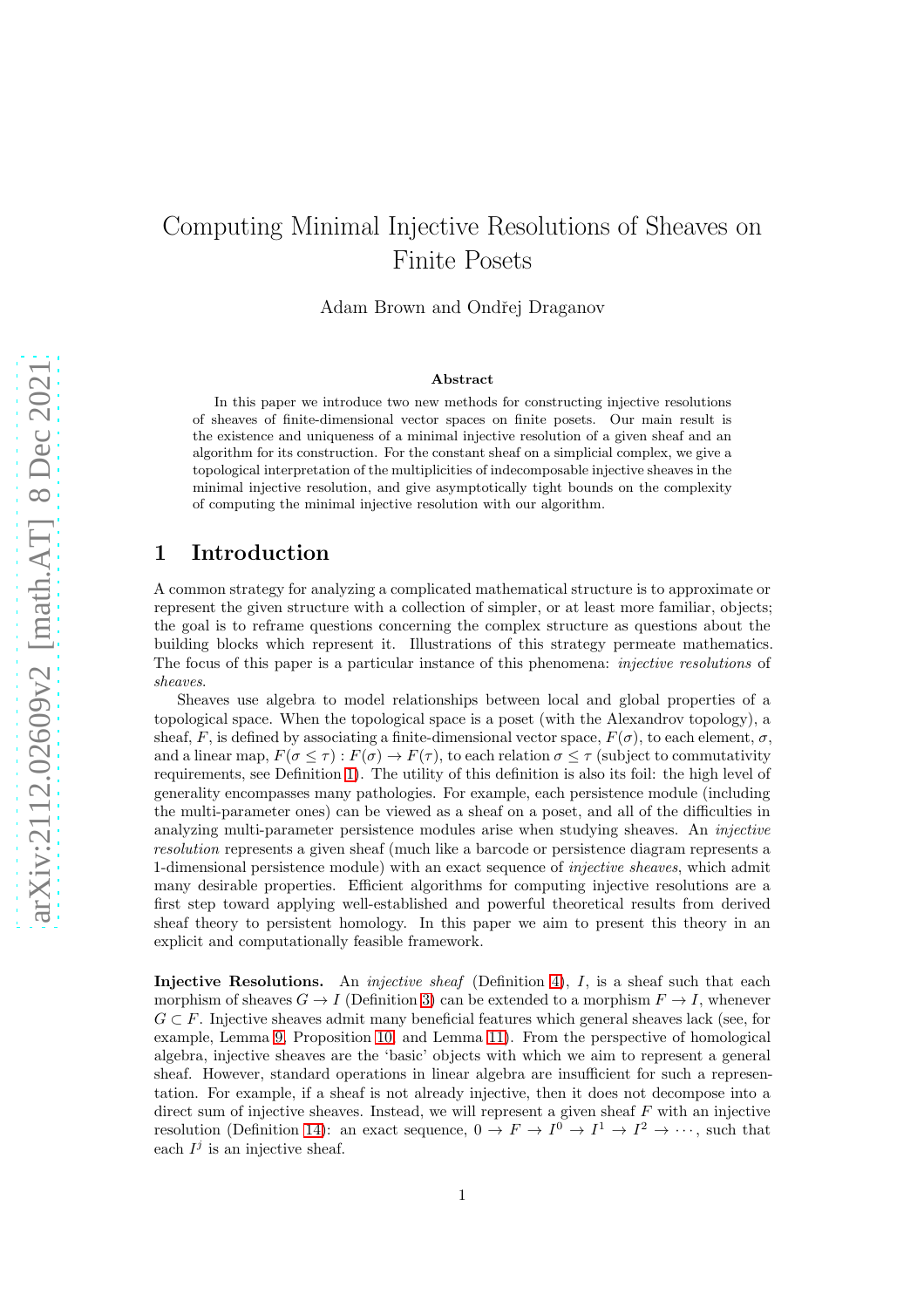Injective resolutions, a fundamental ingredient for homological algebra, are used to study sheaves from the 'derived' perspective, i.e. as objects in a derived category. These derived categories unify and generalize several forms of cohomology, such as simplicial cohomology, de Rham cohomology, intersection cohomology, etc. For example, simplicial cohomology (and level-set persistent cohomology) can easily be computed from an injective resolution of the constant sheaf (see Example [2](#page-2-3) and Section [5\)](#page-18-0), illustrating that even an injective resolution of the constant sheaf contains subtle topological information. Several recent works point to the potential benefits of applying derived sheaf theory to the study of persistent homology [\[BG21,](#page-21-0) [BGO19,](#page-21-1) [BP21,](#page-21-2) [Cur14,](#page-21-3) [KS18,](#page-21-4) [KS21\]](#page-21-5). We approach this subject from a computational perspective in order to help bridge gaps between applied topology and derived sheaf theory. With this goal in mind, we aim to limit the mathematical prerequisites of our approach whenever possible (a choice which often comes at the cost of brevity).

Main Results. In this paper we develop methods for computing injective resolutions of sheaves of finite-dimensional vector spaces on finite posets. Our main contributions are:

- 1. We establish the existence and uniqueness of a minimal injective resolution of a given sheaf (Theorem [17](#page-6-1) and Corollary [18\)](#page-8-0).
- 2. For the constant sheaf on a simplicial complex, we give a topological interpretation of the multiplicity of an indecomposable injective sheaf in the minimal injective resolution, in terms of compactly supported cohomology (Theorem [22\)](#page-9-0).
- 3. We introduce a non-inductive definition of a (non-minimal) injective resolution of a given sheaf (Section [4.1\)](#page-10-0).
- 4. We introduce an inductive algorithm for computing the minimal injective resolution (Algorithm [2\)](#page-13-0), and prove correctness of the algorithm (Section [4.2\)](#page-11-0).
- 5. For the constant sheaf on a simplicial complex, we give an asymptotically tight bound on the complexity of Algorithm [2](#page-13-0) (Proposition [32](#page-17-0) and Corollary [33\)](#page-18-1).

As an application of our results, in Section [5](#page-18-0) we explicitly describe the right derived pushforwards,  $R^{\bullet} f_*$  and  $R^{\bullet} f_!,$  and show that traditional (level-set) multi-parameter persistence modules can be recovered from  $R^{\bullet} f_{*} k_{\Sigma}$ .

Comparison to Prior Work. Derived sheaf theory is a rich subject which has been thoroughly developed over several decades. There are multiple textbooks on sheaf theory [\[Bre97,](#page-21-6) [Ive86,](#page-21-7) [KS94\]](#page-21-8), and many publications which study sheaves on finite topological spaces. In [\[She85\]](#page-22-0), Shepard relates sheaves on finite cell complexes (viewed as posets) to the classical setting of constructible sheaves on stratified topological spaces. In [\[Lad08\]](#page-22-1), Ladkani studies the homological properties of finite posets and introduces combinatorial criteria guaranteeing derived equivalences between categories of sheaves. In [\[Cur14\]](#page-21-3), Curry establishes the connection between sheaf theory and persistent homology. More recently, several publications expand on the work initiated by Curry on applications of derived sheaf theory to persistent homology [\[BG21,](#page-21-0) [BGO19,](#page-21-1) [BP21,](#page-21-2) [KS18,](#page-21-4) [KS21\]](#page-21-5).

Motivated by the above work, and by the potential to develop new techniques for computational topology, we aim to establish results on computational aspects of derived sheaf theory for finite topological spaces. The contributions of this paper are the first of our knowledge to describe and analyze efficient algorithms for computing injective resolutions of sheaves on finite posets. While this is a necessary first step toward utilizing the machinery of derived categories in computational topology, there is still more work to be done. In Section [6,](#page-20-0) we describe several future directions of research which stem from this paper.

Remark. We should comment on a matter of perspective and terminology. Over finite posets, sheaves are closely related (and sometimes equivalent, as in the case of modules over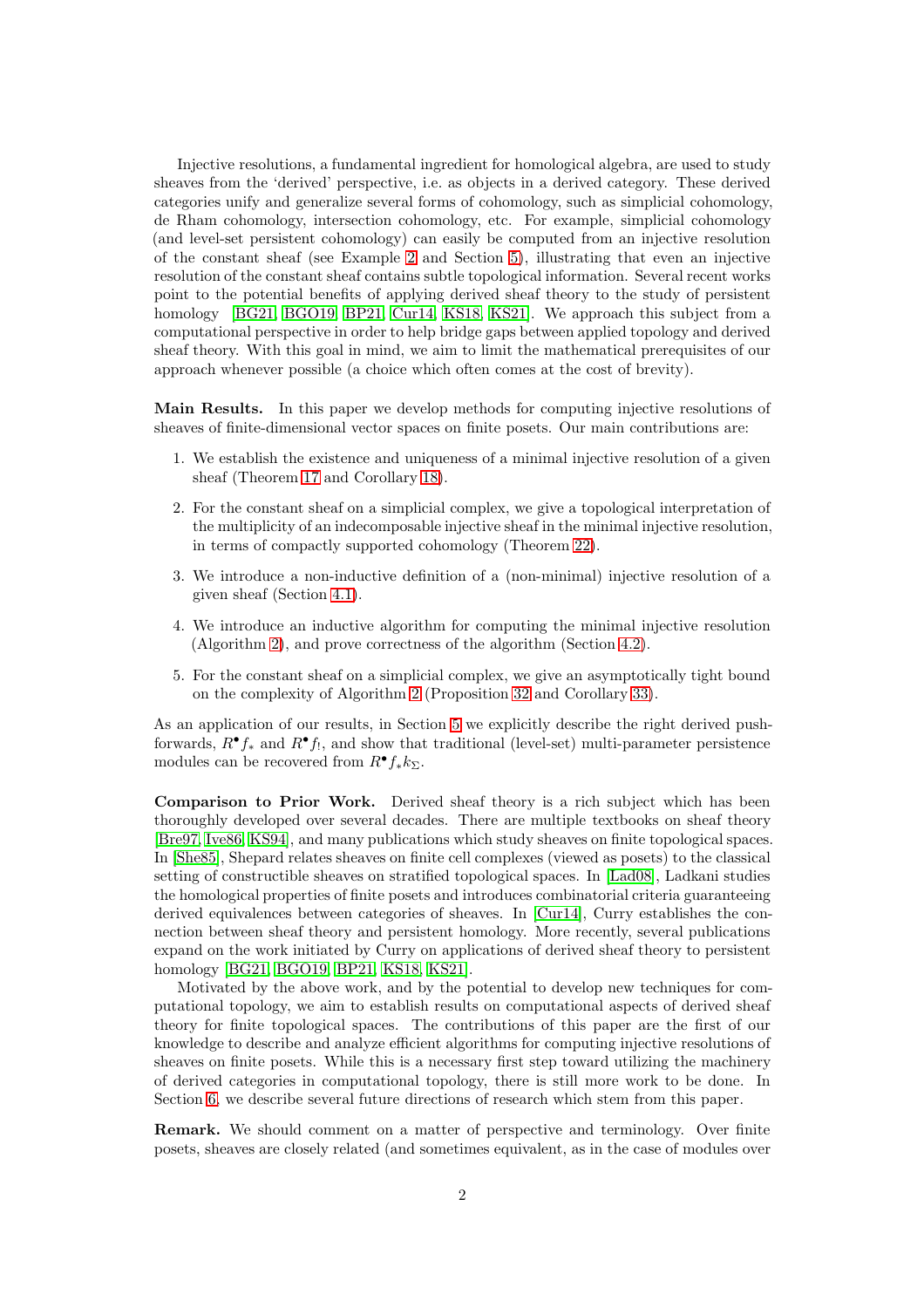the incidence algebra of a poset), to several other mathematical objects studied by various research communities. Specifically, a great deal of work has been done in commutative algebra on minimal projective and free resolutions of modules over various kinds of algebras. However, in the present paper we choose to focus on the perspective and terminology which most closely aligns with classical sheaf theory, in order to preserve intuition from that discipline.

# 2 Background and Preliminary Results

In this paper we study finite-dimensional vector space valued sheaves on finite posets. We begin by recalling preliminary definitions and results, drawing heavily from [\[Cur14,](#page-21-3) [She85,](#page-22-0) Lad08. Throughout the paper we fix a field  $k$ .

For  $\pi, \tau$  in a poset  $\Pi$ , we write  $\pi \leq_1 \tau$  if  $\pi \leq \tau$ , and there is no other element between  $\pi$ and  $\tau$ . We use some of the standard terminology from simplicial complexes for general posets: the star of an element  $\sigma$  is  $\text{St } \sigma = \{\tau \in \Pi \mid \sigma \leq \tau\},\$  the boundary is  $\text{bnd}(\sigma) = \{\tau \in \Pi \mid \tau \leq 1 \sigma\},\$ and the *coboundary* is  $\text{cobond}(\sigma) = {\tau \in \Pi | \sigma \leq_1 \tau}.$ 

<span id="page-2-0"></span>**Definition 1.** A sheaf F on a finite poset  $\Pi$  is an assignment of a finite-dimensional k-vector space  $F(\pi)$  to each element  $\pi \in \Pi$ , and an assignment of a linear map

$$
F(\tau \le \gamma) : F(\tau) \to F(\gamma),
$$

to each face relation  $(\tau \leq \gamma) \in \Pi$ , such that

- 1.  $F(\tau \leq \tau) = \mathrm{id}_{F(\tau)}$
- 2.  $F(\tau \leq \gamma) \circ F(\sigma \leq \tau) = F(\sigma \leq \gamma)$

for each triple  $\sigma \leq \tau \leq \gamma \in \Pi$ .

<span id="page-2-3"></span>Example 2. The constant sheaf, denoted  $k_{\Pi}$ , on a poset  $\Pi$ , assigns to each element  $\pi \in \Pi$ the one-dimensional vector space, k, and to each relation,  $(\pi \leq \tau) \in \Pi$ , the identity map  $id_k$ .

<span id="page-2-2"></span>**Definition 3.** A natural transformation,  $\eta : F \to G$ , between two sheaves on  $\Pi$ , is a collection of linear maps  $\eta(\pi): F(\pi) \to G(\pi)$  for each  $\pi \in \Pi$ , such that

$$
G(\tau \le \gamma) \circ \eta(\tau) = \eta(\gamma) \circ F(\tau \le \gamma),
$$

for each  $(\tau \leq \gamma) \in \Pi$ . For a natural transformation  $\eta : F \to G$ , the kernel, cokernel, image, and coimage are taken point-wise, defining sheaves on Π:

$$
(\ker \eta)(\pi) := \ker(\eta(\pi)), \qquad (\ker \eta)(\pi \le \tau) := F(\pi \le \tau)|_{\ker \eta(\pi)}.
$$

Moreover, if ker  $n(\pi) = 0$  for each  $\pi \in \Pi$ , we say that n is *injective*. We write  $G/F = \text{coker } n$ if  $n$  is an injection clear from the context.

<span id="page-2-1"></span>**Definition 4.** A sheaf I is called injective if for each injective natural transformation  $A \rightarrow$ B, any given natural transformation  $A \to I$  can be extended to  $B \to I$ :

$$
0 \longrightarrow A \underset{\forall \searrow \searrow} \longrightarrow B
$$

This condition is always satisfied for sheaves over a single point space (i.e., the assignment of a point to a single vector space): we can extend any linear map on a subspace to the whole space by mapping a complement space to 0. This property does not hold in general for sheaves. The following two examples show sheaves that are not injective.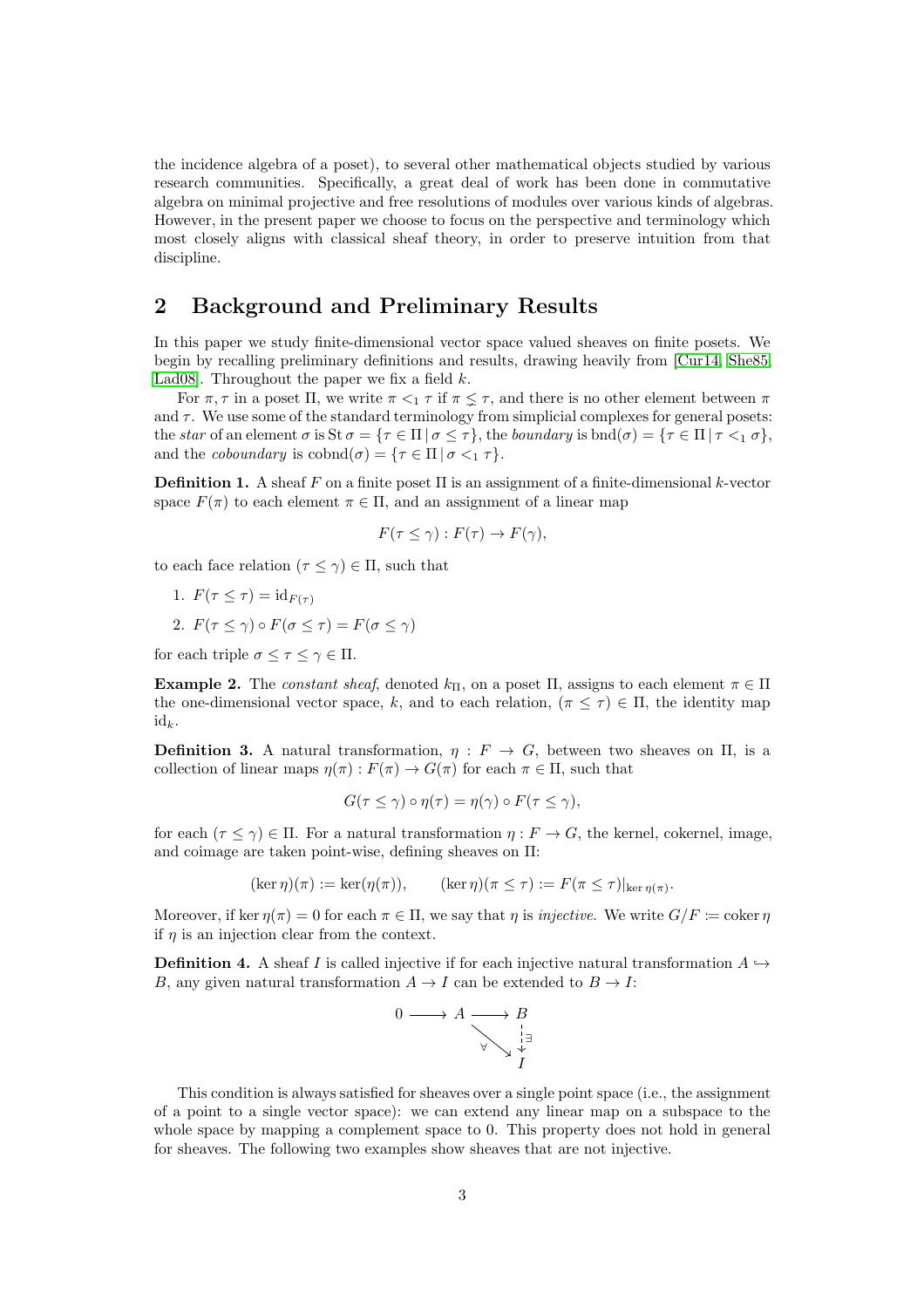Example 5. We define a sheaf F which does not satisfy the condition of Definition [4.](#page-2-1) Let us fix a vector space  $W$ , and define two sheaves,  $F$  and  $G$ , on a poset with two elements  $\sigma \leq \tau$ . Let  $F_{\sigma} = 0$  and  $F_{\tau} = W$ , and  $G_{\sigma} = W = G_{\tau}$  with  $G(\sigma \leq \tau) = id$ . Then F embeds into G, and we claim that  $F \stackrel{\text{id}}{\rightarrow} F$  can not be extended to  $G \rightarrow F$ .



Indeed, the only way to make the right square commute is for both maps to be 0, but then the top triangle does not commute.

We can use the same reasoning for a sheaf on any poset with a non-zero vector space one step above a zero vector space. Below we demonstrate one other obstruction to injectivity.

**Example 6.** We consider a three-element "V" shaped poset, a vector space  $W$ , and two different endomorphisms  $f, g : W \to W$ . We define sheaves A, B and F as follows:



We claim that  $F$  does not satisfy the condition in Definition [4.](#page-2-1) The sheaf  $A$  embeds into B, and we choose  $\alpha: A \to F$  to be the analogous embedding. To define an extension  $\beta: B \to F$ , we only have a choice for the bottom map  $\beta_0: W \to W$ . However, commutativity requires  $f = \beta_0 = g$ , which is impossible to satisfy, since  $f \neq g$ .

Avoiding the obstructions above, we define the simplest injective sheaves as follows.

<span id="page-3-0"></span>**Definition 7** (cf. [\[Cur14,](#page-21-3) Definition 7.1.3]). For each  $\pi \in \Pi$ , we define an indecomposable injective sheaf  $[\pi]$  as

$$
[\pi](\gamma) \coloneqq \begin{cases} k & \text{if } \gamma \leq \pi, \\ 0 & \text{otherwise,} \end{cases} \qquad \text{with} \qquad [\pi](\gamma \leq \tau) \coloneqq \begin{cases} \text{id} & \text{if } \gamma \leq \tau \leq \pi, \\ 0 & \text{otherwise.} \end{cases}
$$

For  $n \in \mathbb{Z}_{\geq 0}$ , we denote by  $[\pi]^n$ , the direct sum  $\bigoplus_{i=1}^n [\pi]$ . For a vector space V, we denote by  $[\pi]^{V}$ , the sheaf  $[\pi]^{dim V}$ , with an implicitly fixed isomorphism between  $k^{\dim V}$  and  $V$ .

The following results can be found in [\[Cur14\]](#page-21-3) and [\[She85\]](#page-22-0) for sheaves on cell complexes. We give a straightforward generalization of the results to sheaves on any finite poset.

<span id="page-3-1"></span>Lemma 8 (cf. [\[Cur14,](#page-21-3) Lemma 7.1.5]). Indecomposable injective sheaves are injective.

*Proof.* We show that  $I = [\pi]$  for a fixed poset  $\Pi$  and  $\pi \in \Pi$  satisfies Definition [4.](#page-2-1) Given an inclusion  $A \stackrel{f}{\hookrightarrow} B$  and a natural transformation  $\alpha : A \to I$ , we need to find an extension  $\beta: B \to I$ . For the linear map  $A(\pi) \stackrel{f(\pi)}{\longleftrightarrow} B(\pi)$ , there is a projection  $A(\pi) \stackrel{g}{\leftarrow} B(\pi)$  such that  $gf(\pi) = id_{A(\pi)}$ . We define

$$
\beta(\gamma) := \begin{cases} \alpha(\pi) \circ g \circ B(\gamma \le \pi) & \text{if } \gamma \le \pi, \\ 0 & \text{otherwise.} \end{cases}
$$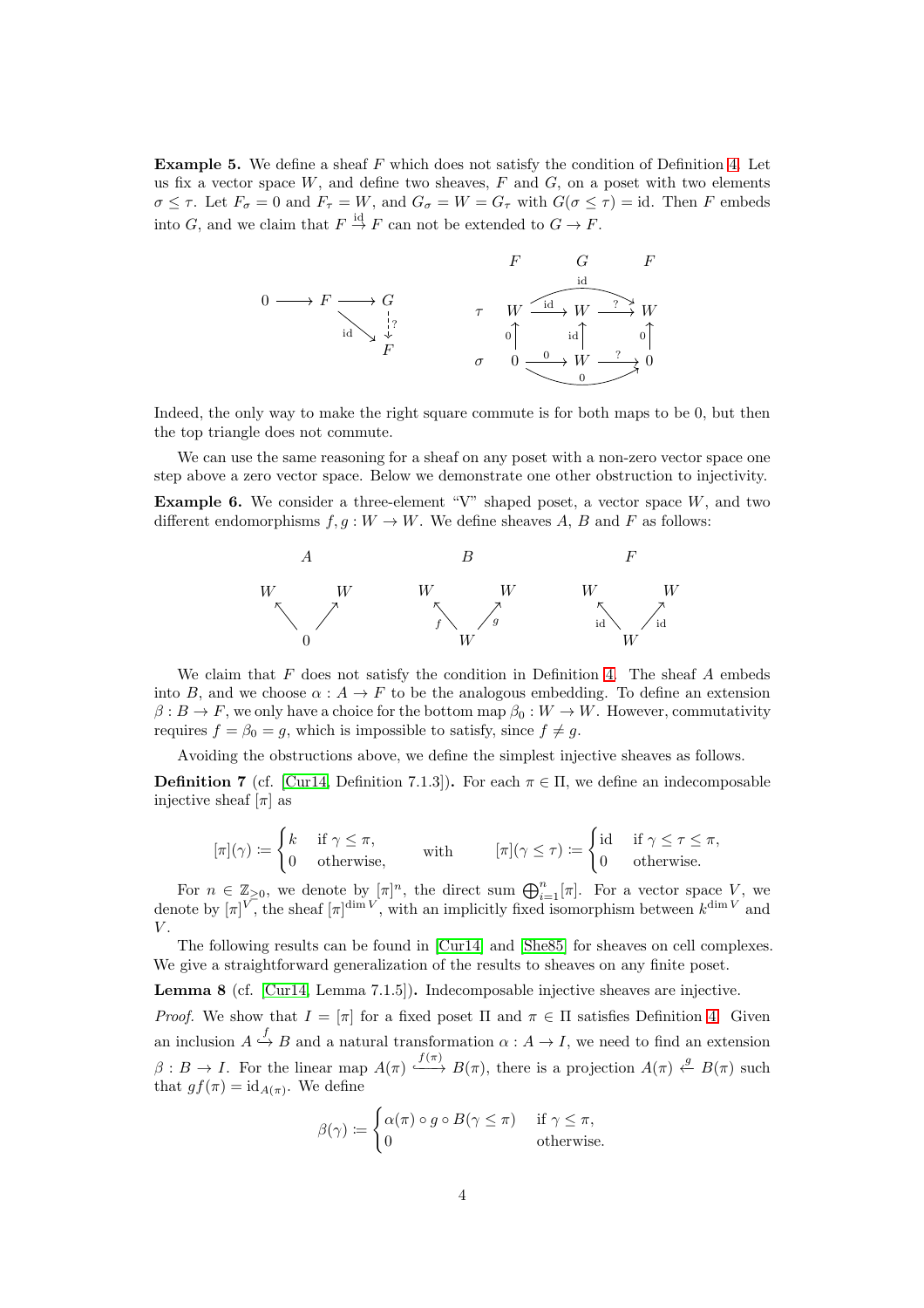For every  $\gamma$ , this satisfies  $\beta(\gamma) f(\gamma) = \alpha(\gamma)$ , because if  $\gamma \leq \pi$ , then

$$
\beta(\gamma)f(\gamma) = \alpha(\pi) g B(\gamma \leq \pi) f(\gamma) = \alpha(\pi) g f(\pi) A(\gamma \leq \pi) = \alpha(\pi) A(\gamma \leq \pi) = \alpha(\gamma),
$$

and otherwise both sides are 0. For the commutativity conditions, consider  $\gamma \leq \tau \leq \pi$ . Then

$$
\beta(\tau)B(\gamma \leq \tau) = \alpha(\pi) g B(\tau \leq \pi)B(\gamma \leq \tau) = \alpha(\pi) g B(\gamma \leq \pi) = \beta(\gamma) = I(\gamma \leq \tau)\beta(\gamma).
$$

If  $\gamma \leq \tau \leq \pi$ , then both sides are 0.

<span id="page-4-0"></span>Lemma 9 (cf. [\[She85,](#page-22-0) Lemma 1.3.1]). A direct sum of injective sheaves is injective. Additionally, if  $I \stackrel{\alpha}{\hookrightarrow} J$  is an injective natural transformation with  $I, J$  injective sheaves, then  $J \cong I \oplus \text{coker}\,\alpha$ , and coker  $\alpha$  is an injective sheaf.

Proof. This proof is standard for any abelian category, we include a sketch for completeness. Suppose  $I = A \oplus B$ , with A, B injective sheaves. Suppose  $F \hookrightarrow G$  and  $F \to I$ . Then composition with projection gives maps  $F \to A$  and  $F \to B$ . By injectivity of A and B, each map extends to  $G \to A$  and  $G \to B$ , respectively. The sum of these maps defines an extension  $G \to I$ , proving that I is injective. The second claim follows by extending the identity map  $I \to I$  to  $J \to I$  by  $\alpha$  and the injectivity of J. Then, the sum of the extension and the quotient map define an isomorphism  $J \to I \oplus \text{coker}\,\alpha$ . The final claim follows by composing a given map  $F \to \text{coker }\alpha$  with the extension by zero map, coker  $\alpha \leftrightarrow J$ , to get  $F \to J$ . Then, for  $F \hookrightarrow G$ , we define (by the injectivity of J) an extension  $G \to J$ . By post-composing with the projection map, we get the desired extension  $G \to \text{coker } \alpha$ .  $\Box$ 

<span id="page-4-1"></span>**Proposition 10** (cf. [\[Cur14,](#page-21-3) Lemma 7.1.6], [\[She85,](#page-22-0) Theorem 1.3.2]). Every injective sheaf is isomorphic to a direct sum of indecomposable injective sheaves.

Proof. We adapt the proof of [\[She85,](#page-22-0) Theorem 1.3.2] to the setting of finite posets on  $n$  elements (rather than cell complexes). We fix some linear extension of the partial order,  $(\pi_1, \ldots, \pi_n)$ , and let  $\Pi_i = {\{\pi_i \mid j \leq i\}}$ . We will proceed with the proof by working inductively through this filtration of  $\Pi$ . We define support of a sheaf I as

$$
\operatorname{supp} I \coloneqq \{ \pi \in \Pi \, | \, I(\pi) \neq 0 \} \, .
$$

Assume that the result holds for injective sheaves supported on  $\Pi_{i-1}$ . Suppose I is an injective sheaf with support contained in  $\Pi_i$ . If supp  $I \subseteq \Pi_{i-1}$ , then the inductive assumption implies the result. Therefore, we are left to prove the result for  $I$  such that  $I(\pi_i) \neq 0$ . Set  $F_{\pi_i}$  to be the functor which assigns  $I(\pi_i)$  to  $\pi_i$  and the zero vector space to each other poset element (and the zero linear map to each poset relation). Then the identity map induces injective natural transformations

$$
F_{\pi_i} \xrightarrow{\alpha} I
$$
 and  $F_{\pi_i} \hookrightarrow \bigoplus_{v \in B} [\pi_i],$ 

where B is some basis of  $I(\pi_i)$ . Because I is injective, we can extend  $\alpha$  to a natural transformation  $\beta$ :  $\bigoplus_{v\in B} [\pi_i] \to I$ . It is injective, because for every  $\sigma \leq \pi_i$ , the linear map  $I(\sigma \leq \pi_i)\beta(\sigma) = \beta(\pi_i) = \alpha(\pi_i)$  is injective. By Lemma [9,](#page-4-0) this implies that

$$
I \cong \operatorname{coker} \beta \oplus \bigoplus_{v \in B} [\pi_i],
$$

and that coker  $\beta$  is injective. Because supp coker  $\beta \subseteq \Pi_{i-1}$ , the inductive hypothesis completes the proof. □

 $\Box$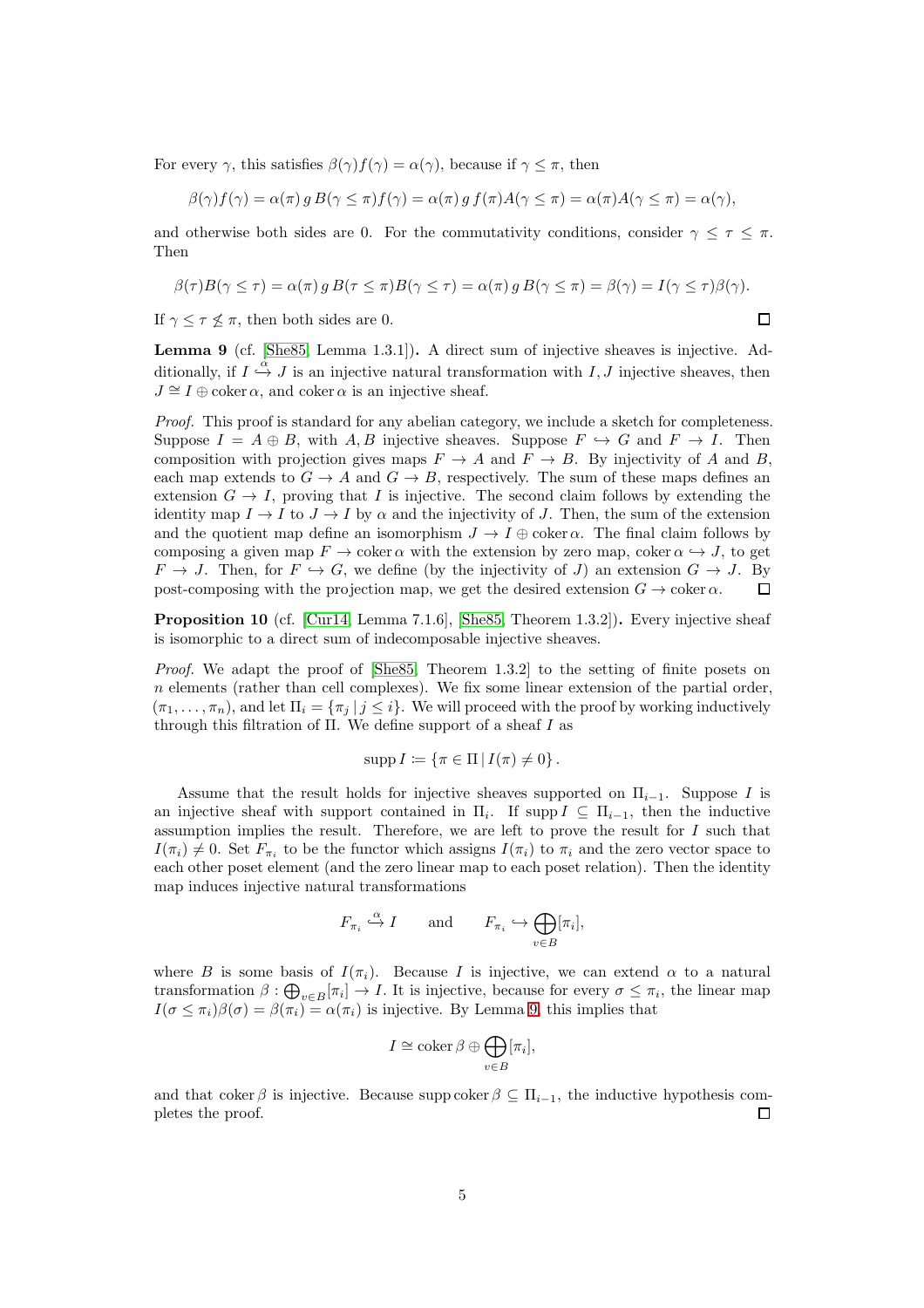### <span id="page-5-1"></span>2.1 Natural transformations between injective sheaves

Before we introduce injective resolutions, we take a brief detour to discuss natural transformations between injective sheaves. To describe a map between two sheaves on a poset, in general, we need to give a linear map for each  $\pi \in \Pi$ . For two injective sheaves the situation is simpler.

Given a natural transformation  $\varphi: I \to J$  between two injective sheaves, and a decomposition into indecomposable injective sheaves as in Lemma [10,](#page-4-1)

$$
I = \bigoplus_{i=1}^m [\pi_i]^{p_i} \quad \text{and} \quad J = \bigoplus_{j=1}^n [\sigma_j]^{s_j},
$$

 $\varphi$  can be uniquely described by a collection of linear maps  $f_{ij}: k^{p_i} \to k^{s_j}$ , for each pair i, j such that  $\sigma_j \leq \pi_i$ . Moreover, each collection of linear maps defines a natural transformation.

<span id="page-5-0"></span>**Lemma 11.** Suppose  $I = \bigoplus_{i=1}^{m} [\pi_i]^{p_i}$  and  $J = \bigoplus_{j=1}^{n} [\sigma_j]^{s_j}$ . Then

$$
\text{Hom}(I, J) \quad \cong \quad \bigoplus_{\substack{i,j:\\ \sigma_j \leq \pi_i}} \text{Hom}(k^{p_i}, k^{s_j}) \cong \bigoplus_{\substack{i,j:\\ \sigma_j \leq \pi_i}} k^{p_i s_j},
$$

where Hom $(I, J)$  denotes the set of natural transformations from I to J and Hom $(k^{p_i}, k^{s_j})$ denotes the set of linear transformations from  $k^{p_i}$  to  $k^{s_j}$ .

*Proof.* Using projection and inclusion maps of the direct sum, proj, incl, a map  $\varphi: I \to J$ can be decomposed as a sum of maps  $\varphi_{ij} = \text{proj}_{[\sigma_j]^{s_j}} \circ \varphi \circ \text{incl}_{[\pi_i]^{p_i}}$  between the powers of indecomposable injective sheaves. Consider  $\tau \in \Pi$ . If  $\tau \nleq \sigma_j$ , then  $\varphi_{ij}(\tau) = 0$ . Otherwise,  $\varphi_{ij}(\tau) = \varphi_{ij}(\tau) \circ [\sigma_j]^{s_j} (\tau \leq \sigma_j) = \varphi_{ij}(\sigma_j) \circ [\pi_i]^{p_i} (\tau \leq \sigma_j) = \varphi_{ij}(\sigma_j)$ . This shows that  $\varphi_{ij}$  is determined by the linear map  $f_{ij} := \varphi_{ij}(\sigma_j)$ . Moreover, this map is necessarily 0 whenever  $\Box$  $\sigma_j \nleq \pi_i$ , and it can be any linear map otherwise.

In other words, we can represent a natural transformation  $\varphi : I \to J$  as just one  $(\sum_{j=1}^n s_j) \times (\sum_{i=1}^m p_i)$  matrix with rows and columns labeled by the indecomposable injective sheaves in the decomposition of J and I, respectively. The value  $\varphi [ [\sigma], [\pi] ]$  at position labeled by  $([\sigma], [\pi])$  gives the linear map between  $[\pi](\sigma)$  and  $[\sigma](\sigma)$ . It is always 0 if  $\sigma \nleq \pi$ . Note that we can have more rows or columns labeled by a copy of the same  $[\tau]$ , and we do not distinguish different copies in our notation. The linear map  $\varphi(\sigma)$  for  $\sigma \in \Pi$  is described by the submatrix of all rows and columns labeled by elements in  $St\sigma$  (see Figure [3\)](#page-16-0).

# 3 Injective Resolutions

In this section we give definitions of injective hull and resolution, and present our main theoretical results about the minimal injective resolutions.

**Definition 12.** An injective hull of a sheaf  $F$  is an injective sheaf  $I$  together with an injective natural transformation  $F \hookrightarrow I$ .

**Definition 13.** A (bounded) complex of sheaves, denoted  $A^{\bullet}$ , is a sequence of sheaves  $A^i$ and natural transformations  $\mu^i$ 

$$
\cdots \to A^i \xrightarrow{\mu_i} A^{i+1} \xrightarrow{\mu_{i+1}} A^{i+2} \xrightarrow{\mu_{i+2}} \cdots
$$

such that  $\mu_{i+1} \circ \mu_i = 0$  for each i, and  $A^i = 0$  for |i| sufficiently large. A complex is exact if im  $\mu_i = \ker \mu_{i+1}$  for each i. A morphism  $\alpha^{\bullet} : A^{\bullet} \to B^{\bullet}$  between complexes of sheaves is a collection of natural transformations  $\alpha^i : A^i \to B^i$  such that the diagrams commute: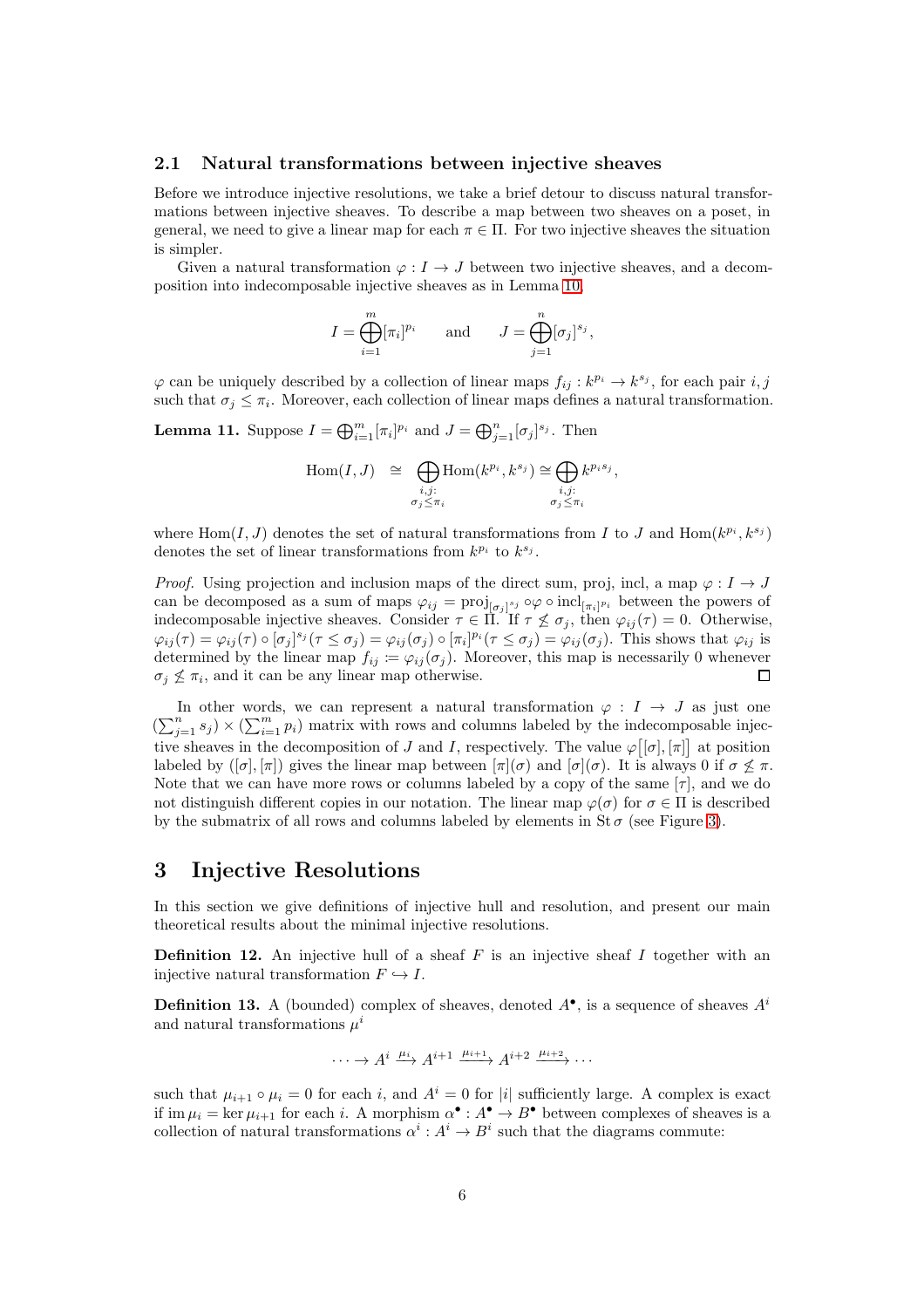$$
A^i \xrightarrow{\mu^i} A^{i+1}
$$

$$
\downarrow^{\alpha^i} \qquad \downarrow^{\alpha^{i+1}}
$$

$$
B^i \xrightarrow{\nu^i} B^{i+1}
$$

<span id="page-6-0"></span>**Definition 14.** An injective resolution of a sheaf  $F$  is an exact sequence

$$
0 \to F \xrightarrow{\alpha} I^0 \xrightarrow{\eta^0} I^1 \xrightarrow{\eta^1} I^2 \xrightarrow{\eta^2} \dots
$$

where  $I^j$  is an injective sheaf for each j. We denote by  $I^{\bullet}$  the complex

$$
\cdots \to 0 \to I^0 \xrightarrow{\eta^0} I^1 \xrightarrow{\eta^1} \cdots.
$$

A classical result of sheaf theory is that each sheaf admits an injective resolution (though it need not be unique) [\[Ive86\]](#page-21-7). In the remainder of the paper, we will introduce and study explicit algorithms for computing injective resolutions of a given sheaf F.

### 3.1 Minimal Injective Resolutions

We will now define minimal injective resolutions, and show that they are unique up to isomorphism of complexes. We fix a sheaf  $F$  on a finite poset  $\Pi$ .

<span id="page-6-2"></span>**Definition 15.** A vector  $s \in F(\pi)$  is maximal if  $F(\pi \leq \tau)(s) = 0$  for each  $\tau \geq \pi$ . Let  $M_F(\pi)$  be the subspace of maximal vectors in  $F(\pi)$ , i.e.

$$
M_F(\pi) := \bigcap_{\pi < \sigma} \ker F(\pi \le \sigma).
$$

Note that it is sufficient to take only the intersection of ker  $F(\pi \leq \sigma)$  for each  $\pi \leq_1 \sigma$ .

**Definition 16.** An injective resolution  $I^{\bullet}$  of F is minimal if, for each i, the number of indecomposable injective summands of  $I^i$  is minimal among all injective resolutions of  $F$ .

<span id="page-6-1"></span>**Theorem 17.** Let  $I^{\bullet}$  be an injective resolution of a sheaf F. The following are equivalent:

- 1.  $I^{\bullet}$  is minimal.
- 2. For any injective resolution  $J^{\bullet}$  of F, there exists a morphism of complexes  $\delta^{\bullet}: I^{\bullet} \to J^{\bullet}$ such that  $\delta^i$  is injective for each *i*.
- 3. For each  $i > 0$ , each  $\pi \in \Pi$ , and each maximal vector  $s \in I^i(\pi)$ ,  $s \in \text{im } \eta^i(\pi)$ . For each  $\pi \in \Pi$  and each maximal vector  $s \in I^0(\pi)$ ,  $s \in \text{im } \alpha(\pi)$ .
- 4. For each i, each  $\pi \in \Pi$ , and each maximal vector  $s \in I^i(\pi)$ ,  $\eta^i(\pi)(s) = 0$ .

*Proof.*  $1 \Rightarrow 4$ : Assume there exists a maximal vector  $s \in I^i(\pi)$  such that  $\eta^i(\pi)(s) \neq 0$ . Let  $[\pi]_s$  be an indecomposable injective subsheaf supported on the down-set of  $\pi$  with  $s \in [\pi]_s(\pi)$ , and  $\hat{I}^i := I^i/[\pi]_s$  the quotient, with quotient map  $q_i$ . Similarly, let  $\hat{I}^{i+1} := I^{i+1}/[\pi]_{\eta^i(\pi)(s)}$ . By Lemma [9,](#page-4-0)  $I^i \cong \hat{I}^i \oplus [\pi]_s$ ,  $I^{i+1} \cong \hat{I}^{i+1} \oplus [\pi]_{\eta^i(\pi)(s)}$ , and  $\hat{I}^i$ ,  $\hat{I}^{i+1}$  are injective sheaves. Then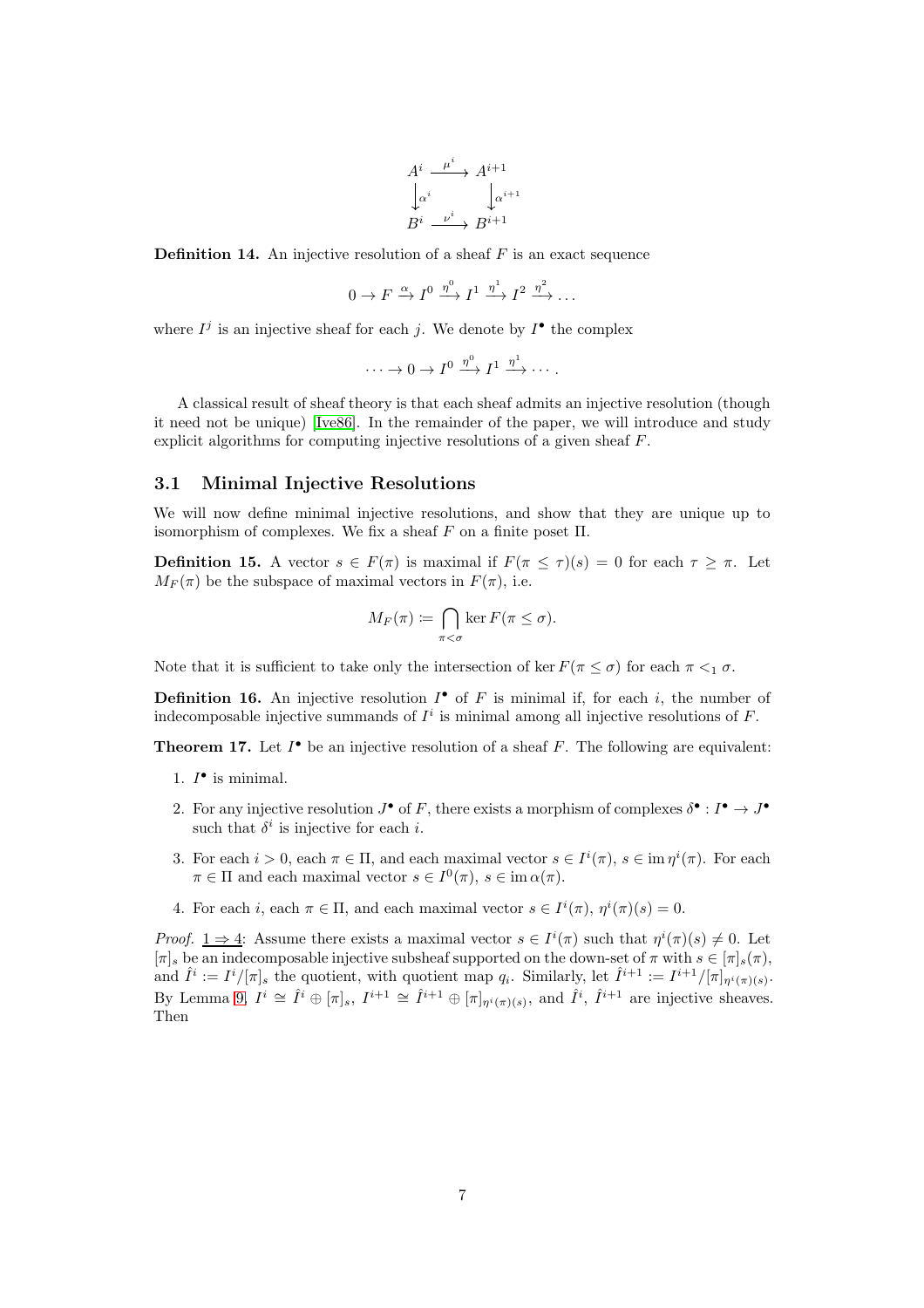

with columns and the top two rows exact. We will show that the bottom row is also exact. Suppose  $x \in \text{ker } \hat{\eta}^{i-1}(\sigma)$  for some  $\sigma \in \Pi$ . Then  $\eta^{i-1}(\sigma)(x) \in \text{ker } q_i(\sigma) = [\pi]_s(\sigma)$ . Because  $I^{\bullet}$  is a chain complex,  $\eta^{i}(\sigma) \circ \eta^{i-1}(\sigma)(x) = 0$ . By assumption the restriction of  $\eta^{i}(\sigma)$  to  $[\pi]_s(\sigma)$  is an injective linear map. Therefore,  $\eta^{i-1}(\sigma)(x) = 0$ . This shows that  $\ker \hat{\eta}^{i-1} = \ker \eta^{i-1} = \operatorname{im} \eta^{i-2} = \operatorname{im} \hat{\eta}^{i-2}$ . By similar diagram chasing arguments, one can show that

$$
\ker \hat{\eta}^i = q_i(\ker \eta^i) = q_i(\operatorname{im} \eta^{i-1}) = \operatorname{im} \hat{\eta}^{i-1},
$$
  
\n
$$
\ker \hat{\eta}^{i+1} = q_{i+1}(\ker \eta^{i+1}) = q_{i+1}(\operatorname{im} \eta^i) = \operatorname{im} \hat{\eta}^i, \text{ and}
$$
  
\n
$$
\operatorname{im} \hat{\eta}^{i+1} = \operatorname{im} \eta^{i+1} = \ker \eta^{i+2} = \ker \hat{\eta}^{i+2}.
$$

Therefore,

$$
0 \to F \to I^0 \to \cdots \to I^{i-1} \xrightarrow{\tilde{\eta}^{i-1}} \hat{I}_i \xrightarrow{\hat{\eta}_i} \hat{I}_{i+1} \xrightarrow{\hat{\eta}^{i+1}} I^{i+2} \to \cdots
$$

is an exact sequence, and an injective resolution of  $F$ , with fewer indecomposable injective summands than  $I^{\bullet}$ , which shows that  $I^{\bullet}$  is not minimal.

 $4 \Leftrightarrow 3$ : Follows from the exactness of the injective resolution  $I^{\bullet}$ .  $3 \Rightarrow 2$ : Let

$$
0 \to F \xrightarrow{\alpha} I^0 \xrightarrow{\eta^0} I^1 \xrightarrow{\eta^1} \cdots
$$

be an injective resolution of  $F$  which satisfies criteria 3, and

$$
0 \to F \xrightarrow{\beta} J^0 \xrightarrow{\lambda^0} J^1 \xrightarrow{\lambda^1} \cdots
$$

be any injective resolution of  $F$ . We will inductively construct a chain complex morphism  $\delta^{\bullet}: I^{\bullet} \to J^{\bullet}$  such that  $\delta^i: I^i \to J^i$  is an injective natural transformation for each *i*. We begin by extending the natural transformation  $\beta: F \to J^0$  through the injection  $0 \to F \xrightarrow{\alpha} I^0$ , by the injectivity of  $J^0$ , resulting in the commutative diagram

$$
\begin{array}{ccc}\n0 & \longrightarrow & F \xrightarrow{\alpha} & I^{0} \longrightarrow \cdots \\
& \downarrow \text{id} & \downarrow \delta^{0} \\
0 & \longrightarrow & F \xrightarrow{\beta} & J^{0} \longrightarrow \cdots\n\end{array}
$$

Similarly, we can extend the map  $\alpha : F \to I^0$  to a map  $\gamma^0 : J^0 \to I^0$ , resulting in a commutative diagram

$$
\begin{array}{ccc}\n0 & \longrightarrow & F \xrightarrow{\alpha} & I^{0} \longrightarrow \cdots \\
\downarrow \text{id} & & \gamma^{0} & \\
0 & \longrightarrow & F \xrightarrow{\beta} & J^{0} \longrightarrow \cdots\n\end{array}
$$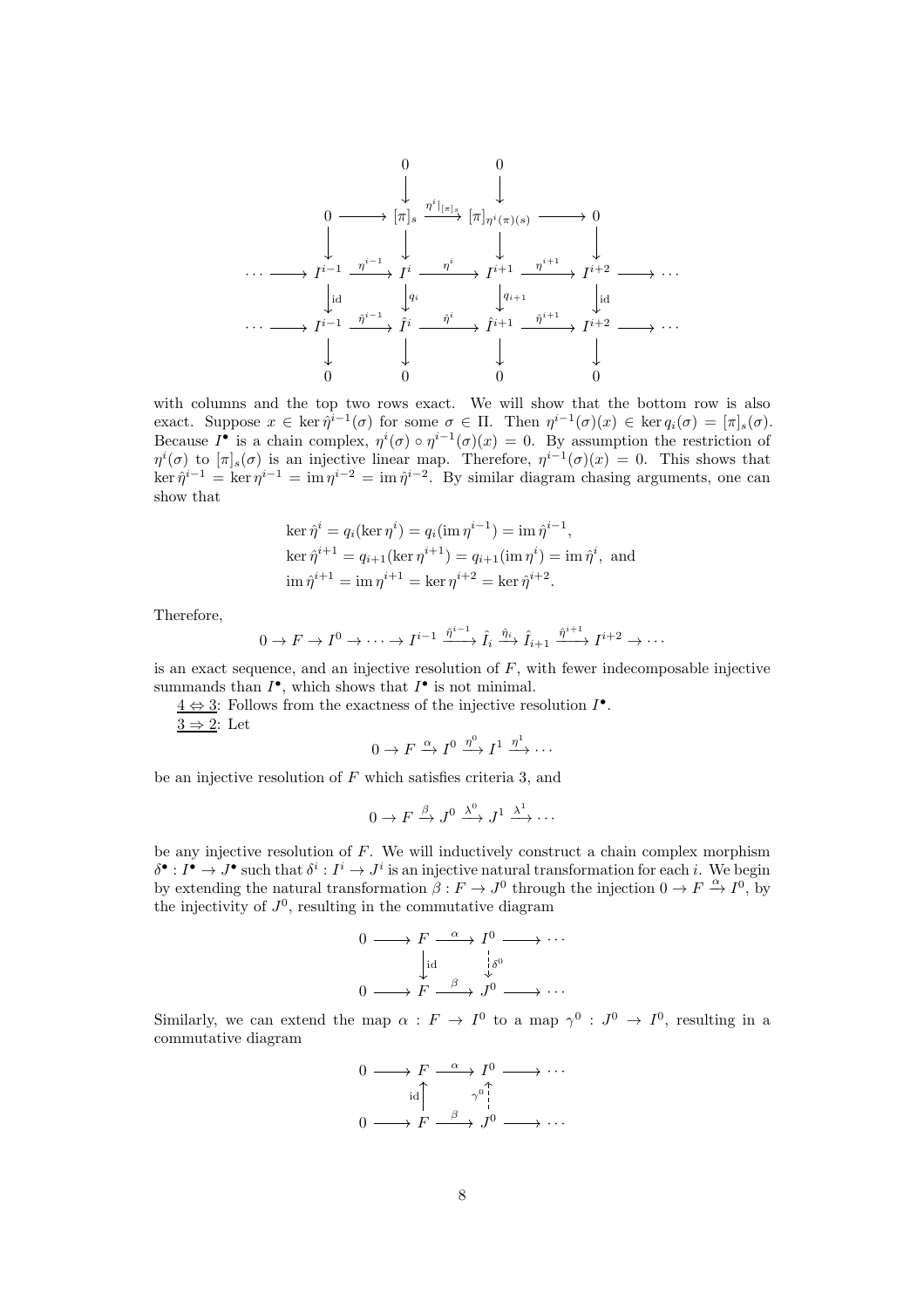We claim that ker  $\gamma^0 \circ \delta^0 = 0$ . By assumption on  $I^{\bullet}$ , for each maximal vector  $s \in I^0(\sigma)$ , there exists  $x \in F(\sigma)$  such that  $\alpha(\sigma)(x) = s$ . Because the above diagrams commute,  $\beta(\sigma)(x) = \delta^0(\sigma)(s)$ . Moreover, again by commutativity,

$$
\gamma^{0}(\sigma) \circ \delta^{0}(\sigma)(s) = \gamma^{0}(\sigma) \circ \beta(\sigma)(x) = \alpha(\sigma)(x) = s,
$$

which proves that ker  $\gamma^0 \circ \delta^0 = 0$ , because every non-zero vector maps to some non-zero multiple of a maximal vector via the sheaf maps. In particular,  $\delta^0$  is injective.

We continue inductively. Suppose we have defined  $\delta^0$  through  $\delta^k$  and  $\gamma^0$  through  $\gamma^k$  such that

$$
\begin{array}{ccc}\n0 & \longrightarrow & F \xrightarrow{\alpha} & I^0 \longrightarrow \cdots \xrightarrow{\eta^{k-1}} & I^k \longrightarrow & I^{k+1} \longrightarrow \cdots \\
\downarrow_{\text{id}} & \delta^0 \left( \begin{array}{c} \nearrow \\ \nearrow \end{array} \right)^{\gamma^0} & \cdots \xrightarrow{\delta^k} \left( \begin{array}{c} \nearrow \\ \nearrow \end{array} \right)^{\gamma^k} & I^{k+1} \longrightarrow \cdots \\
0 & \longrightarrow & F \xrightarrow{\beta} & J^0 \longrightarrow \cdots \xrightarrow{\lambda^{k-1}} & J^k \longrightarrow & J^{k+1} \longrightarrow \cdots\n\end{array}
$$

commutes for each square and ker  $\gamma^i \circ \delta^i = 0$  for each *i*.

Then  $\delta^k$  and  $\gamma^k$  induce natural transformations  $\delta^k$ : coker  $\eta^{k-1} \to \text{coker } \lambda^{k-1}$  and  $\gamma^k$ : coker  $\lambda^{k-1} \to \text{coker } \eta^{k-1}$ , respectively. Using the injectivity of  $I^{k+1}$  and  $J^{k+1}$ , we extend the maps from coker  $\eta^{k-1} \to J^{k+1}$  and coker  $\lambda^{k-1} \to I^{k+1}$ , respectively:



By diagram chasing,  $\gamma^k \circ \delta^k (\text{im } \eta^{k-1}) \subset \text{im } \eta^{k-1}$ . By the inductive assumption, ker  $\gamma^k \circ \delta^k = 0$ . Therefore, as a map on coker  $\eta^{k-1}$ ,  $\gamma^k \circ \delta^k$  is injective. By an argument analogous to the above proof that ker  $\gamma^0 \circ \delta^0 = 0$  is injective, we have that ker  $\gamma^{k+1} \circ \delta^{k+1} = 0$ . This implies that  $\delta^{k+1}$  is injective.

 $\underline{2 \Rightarrow 1}$ : By condition 2, for each injective resolution  $J^{\bullet}$ , there are injective maps  $\delta^i : I^i \hookrightarrow$  $J^i$  for each i. The injectivity of  $\delta^i$  implies that the number of indecomposable injective summands of  $J^i$  is greater than that of  $I^i$ , which proves that  $I^{\bullet}$  is minimal.

 $\Box$ 

The proof of the theorem yields several immediate corollaries.

<span id="page-8-0"></span>Corollary 18. For each sheaf F on a finite poset  $\Pi$ , there exists a unique (up to isomorphism of chain complexes) minimal injective resolution.

*Proof.* Notice that the proof of  $1 \Rightarrow 4$  in Theorem [17](#page-6-1) shows that from any injective resolution  $J^{\bullet}$  of F, and any maximal vector  $s \in J^{i}(\pi)$  such that  $\eta^{i}(\pi)(s) \neq 0$ , we can construct an injective resolution  $I^{\bullet}$  of F by taking a quotient of  $J^i$  and  $J^{i+1}$  by  $[\pi]_s$  and  $[\pi]_{\eta^i(\pi)(s)}$ , respectively. Therefore, by applying this procedure inductively, we can construct from any injective resolution  $J^{\bullet}$ , a minimal injective resolution  $I^{\bullet}$ . Existence of a minimal injective resolution then follows from the existence of injective resolutions. By Theorem [17](#page-6-1) property 2, any two minimal injective resolutions must be isomorphic as chain complexes.  $\Box$ 

We also explicitly illustrate the existence of the minimal injective resolution in Section [4,](#page-10-1) where we provide an algorithm to construct it.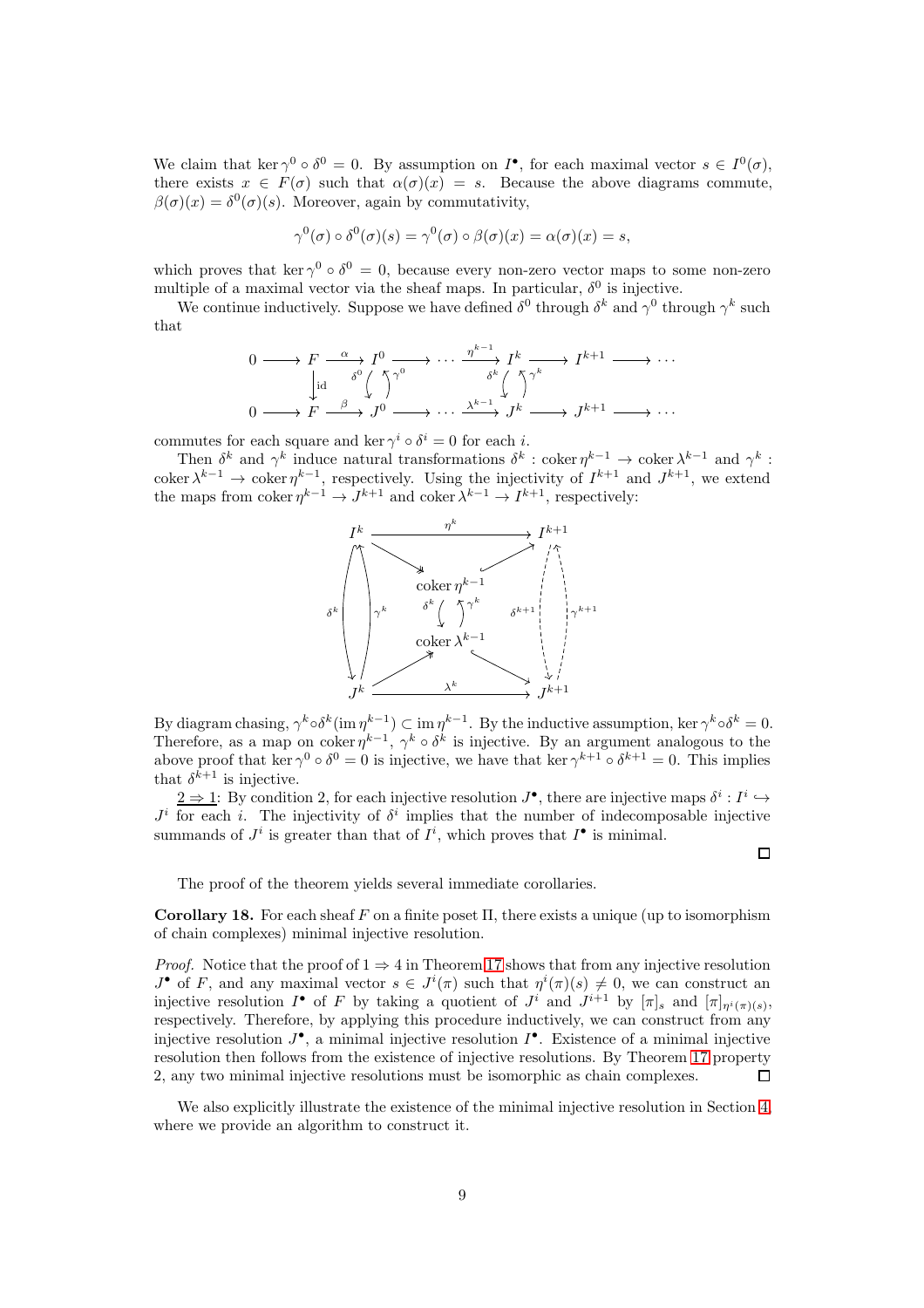<span id="page-9-2"></span>Corollary 19. The minimal injective resolution of a sheaf F on a finite poset  $\Pi$  of height d consists of at most  $d+1$  non-zero injective sheaves.

*Proof.* The length of the longest chain of non-zero vector spaces in  $I^j$  is strictly decreasing in j in the minimal injective resolution. This is implied by properties 3 and 4: If  $I^j(\pi) = 0$ , then property 3 implies that there are no maximal vectors in  $I^{j+1}(\pi)$ . Therefore, if  $I^j(\tau) = 0$ for all  $\tau \geq \pi$ , then also  $I^{j+1}(\tau) = 0$  for all  $\tau \geq \pi$ . Moreover, if  $I^j(\pi) \neq 0$  and  $I^j(\tau) = 0$  for all  $\tau > \pi$ , then all vectors in  $I^j(\pi)$  are maximal, and by property 4 and the argument above,  $I^k(\pi) = 0$  for all  $k > j$ .  $\Box$ 

<span id="page-9-1"></span>**Corollary 20.** If  $F \xrightarrow{\alpha} I$  is an injective hull such that for all  $\pi \in \Pi$ , all maximal vectors of  $I(\pi)$  are in im  $\alpha(\pi)$ , then it is the minimal injective hull.

*Proof.* The inductive construction in the proof of  $3 \Rightarrow 2$  in Theorem [17](#page-6-1) only depends on the initial segments of the resolution. Therefore, if the property 3 is satisfied in an initial segment, then this initial segment injects in any injective resolution. In particular, this shows that if  $F \stackrel{\alpha}{\to} I$  is an injective hull such that for all  $\pi \in \Pi$  the maximal vectors in  $I(\pi)$ are in im  $\alpha(\pi)$ , then it is the minimal injective hull of F.  $\Box$ 

### 3.2 Indecomposable multiplicites of the minimal injective resolution

Because the minimal injective resolution of a sheaf  $F$  is unique, the multiplicity of an indecomposable injective sheaf in the minimal injective resolution is a well-defined invariant of F. It is natural to ask what topological information is captured with these multiplicities. Below we answer this question for the constant sheaf on a finite simplicial complex.

**Definition 21.** Let  $I^{\bullet}$  be the minimal injective resolution of F. By  $m_F^j(\sigma)$  we denote the multiplicity of  $[\sigma]$  in  $I^j$ :

$$
I^j \cong \bigoplus_{\sigma \in \Pi} [\sigma]^{m_F^j(\sigma)}.
$$

Equivalently, we can define  $m_F^j(\sigma) := \dim M_{I^j}(\sigma)$ , where  $M_{I^j}(\sigma)$  is as in Definition [15.](#page-6-2)

<span id="page-9-0"></span>**Theorem 22.** Let  $\Sigma$  be a finite simplicial complex,  $k_{\Sigma}$  the constant sheaf on  $\Sigma$  (viewed as a poset with the face relation), and  $H_c^{\bullet}(|\operatorname{St}\sigma|,k)$  be the singular cohomology with compact support of the geometric realization of  $St \sigma$ . Then

$$
m_{k_{\Sigma}}^{j}(\sigma) = \dim H_{c}^{j + \dim \sigma}(|\operatorname{St}\sigma|, k).
$$

Proof. For  $\sigma \in \Sigma$ , there exists an abstract simplicial complex  $K = \sigma^0 * {\tau \setminus \sigma | \tau \in \mathop{\mathrm{St}}\nolimits \sigma \setminus {\sigma}}$ with  $\sigma^0 \in K$  a zero simplex, such that  $\text{St } \sigma^0 = \text{St } \sigma$  as posets, and the geometric realization  $|\operatorname{St}\sigma|$  is homeomorphic to  $\mathbb{R}^{\dim\sigma}\times|\operatorname{St}\sigma^0|$ . Let  $I^{\bullet}$  be the minimal injective resolution of  $k_{\Sigma}$ . Then  $I^{\bullet}|_{\text{St}\sigma}$  is a minimal injective resolution of  $k_{\text{St}\sigma^0}$ , because  $\text{St}\sigma = \text{St}\sigma^0$  as posets. We will briefly abuse notation and think of  $I^{\bullet}|_{\text{St }\sigma}$  as a complex of injective sheaves on St  $\sigma^0$ . Let  $f : St \sigma^0 \to pt$ . Because dim  $\sigma^0 = 0$ , the map f is a fibred cellular map in the sense of [\[She85,](#page-22-0) §3.3]. Therefore, by [\[She85,](#page-22-0) §1.6] (cf. [\[Cur14,](#page-21-3) Definition 5.1.15]),  $f_!(J) = \{ s \in J(\sigma^0) : s \text{ is a maximal vector} \}, \text{ for each injective sheaf } J \text{ on } \text{St } \sigma^0.$  By standard results of sheaf theory (for example, [\[She85,](#page-22-0) Theorem 3.4.14] and [\[Cur14,](#page-21-3) Section 13.2]), we have

$$
R^jf_!I^\bullet|_{\operatorname{St}\sigma}\cong H^j_c(|\operatorname{St}\sigma^0|,k)
$$

(where  $R^jf_!I^{\bullet}|_{\text{St}\sigma}$  are the cohomology groups of the complex  $f_!I^{\bullet}|_{\text{St}\sigma}$ ; see [\[She85,](#page-22-0) [Bre97,](#page-21-6) [Cur14\]](#page-21-3) for an introduction to the right derived functors  $R<sup>j</sup>f<sub>1</sub>$ ). It follows from Theorem [17](#page-6-1) that  $f_!I^{\bullet}|_{\text{St }\sigma}$  is the complex

$$
0 \to [\sigma^0]^{m^0_{k_\Sigma}(\sigma)} \to [\sigma^0]^{m^1_{k_\Sigma}(\sigma)} \to \cdots,
$$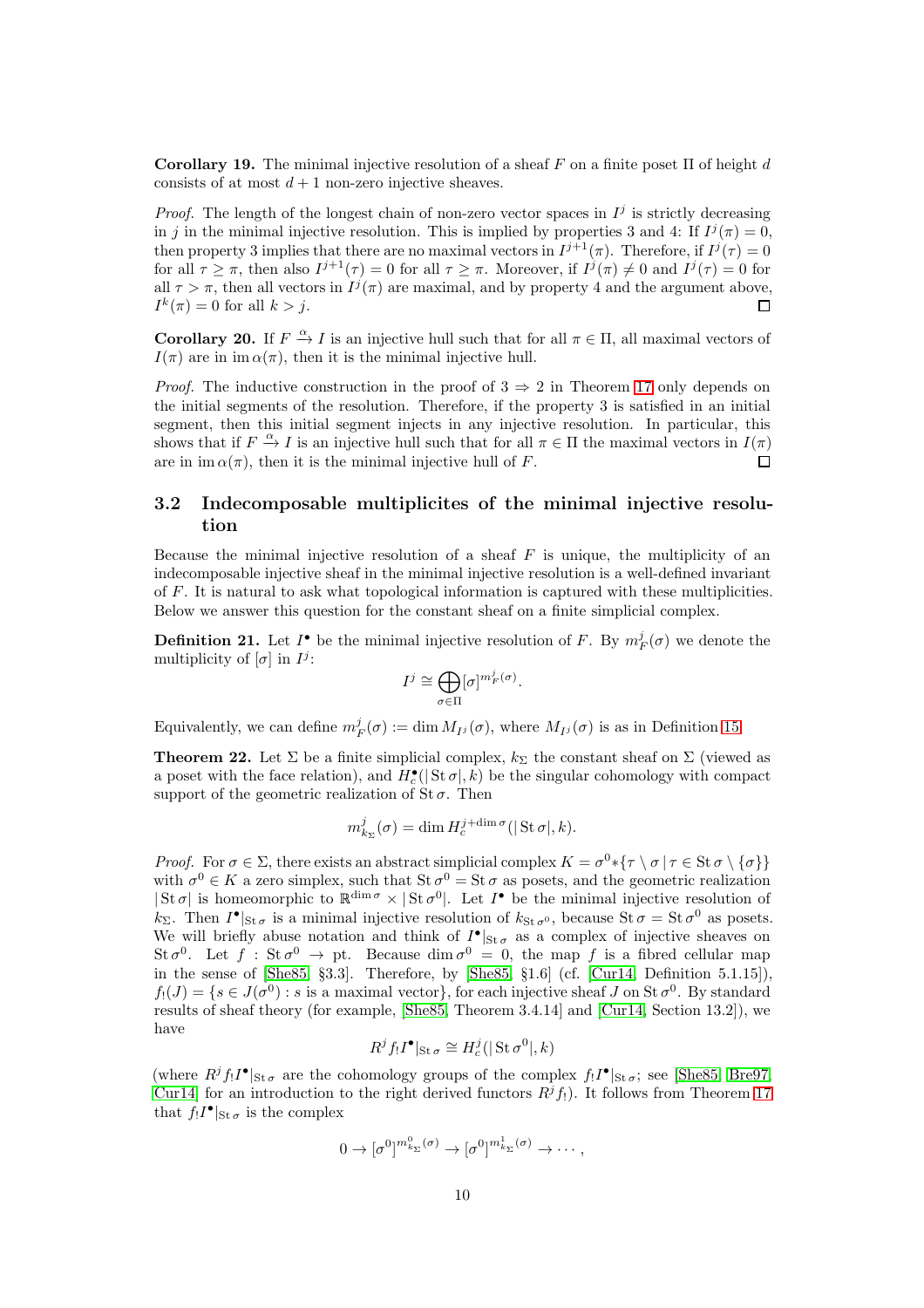with all chain maps equal to zero. Therefore,

$$
\dim R^j f_! I^{\bullet} |_{\text{St}\,\sigma} = m^j_{k_{\Sigma}}(\sigma).
$$

The result then follows from the isomorphisms

$$
H_c^j(|\operatorname{St}\sigma^0|,k) \cong H_c^{j+\dim\sigma}(\mathbb{R}^{\dim\sigma} \times |\operatorname{St}\sigma^0|,k) \cong H_c^{j+\dim\sigma}(|\operatorname{St}\sigma|,k).
$$

 $\Box$ 

# <span id="page-10-1"></span>4 Algorithms for Computing Injective Resolutions

<span id="page-10-0"></span>We describe two methods for constructing an injective resolution of a sheaf  $F$  on a poset  $\Pi$ .

### 4.1 Injective Resolutions via the order complex

We begin with a non-inductive construction of a (not necessarily minimal) injective resolution of a given sheaf  $F$ . This section generalizes, from the constant sheaf to general sheaves, Lemma 1.3.17 of [\[Lad08\]](#page-22-1). On a practical level, this allows one to compute  $k$ -th right derived functors without first computing the full injective resolution (see Section [5\)](#page-18-0).

**Definition 23.** The order complex,  $K(\Pi)$ , of a finite poset  $\Pi$ , is the poset of strictly increasing chains  $\pi_{\bullet} = \pi_0 < \pi_1 < \cdots < \pi_k$  in  $\Pi$ . The order complex has the structure of an abstract simplicial complex. Let  $K^i(\Pi)$  denote the *i*-simplices of  $K(\Pi)$ , i.e. the set of chains  $\pi_0 < \pi_1 < \cdots < \pi_i$  of length  $i+1$ .

**Definition 24.** A signed incidence relation on  $K(\Pi)$  is an assignment to each pair of simplices  $\sigma_{\bullet}, \gamma_{\bullet} \in K(\Pi)$  a number  $[\sigma_{\bullet} : \gamma_{\bullet}] \in \{-1, 0, 1\}$ , such that

- 1. if  $[\sigma_{\bullet} : \gamma_{\bullet}] \neq 0$ , then  $\sigma_{\bullet} <_1 \gamma_{\bullet}$ , and
- 2. for each pair of simplices  $(\sigma_{\bullet}, \gamma_{\bullet}),$

$$
\sum_{\tau_{\bullet} \in K(\Pi)} [\sigma_{\bullet} : \tau_{\bullet}][\tau_{\bullet} : \gamma_{\bullet}] = 0.
$$

The construction. Given a sheaf  $F$  on  $\Pi$ , we define (recalling the notation of Definition [7\)](#page-3-0)

$$
I^k := \bigoplus_{\pi_{\bullet} \in K^k(\Pi)} [\pi_0]^{F(\pi_k)}.
$$

Suppose  $\pi_{\bullet} \in K^k(\Pi)$  and  $\pi_{\bullet} \leq_1 \tau_{\bullet}$  (i.e. the chain  $\pi_{\bullet}$  is obtained from the chain  $\tau_{\bullet}$  by removing one element). Then  $\pi_0 \geq \tau_0$  and  $\pi_k \leq \tau_{k+1}$ . Therefore,

$$
F(\pi_k \leq \tau_{k+1}) \in \text{Hom}(F(\pi_k), F(\tau_{k+1})) \cong \text{Hom}\left([\pi_0]^{F(\pi_k)}, [\tau_0]^{F(\tau_{k+1})}\right).
$$

Using this identification, we define the natural transformation  $\eta^k : I^k \to I^{k+1}$  so that on the  $\pi_{\bullet}$ -summand  $[\pi_0]^{F(\pi_k)}$  of  $I^k$ ,

$$
\eta^k|_{[\pi_0]^{F(\pi_k)}} = \sum_{\pi_{\bullet} < \pi_{\bullet}} [\pi_{\bullet} : \tau_{\bullet}] F(\pi_k \leq \tau_{k+1}),
$$

where  $F(\pi_k \leq \tau_{k+1}) \in \text{Hom}([\pi_0]^{F(\pi_k)}, [\tau_0]^{F(\tau_{k+1})})$  is understood to have its codomain as the  $\tau_{\bullet}$ -summand of  $I^{k+1}$ . Let  $\alpha : F \hookrightarrow I^{0}$  be the natural transformation given by the maps

$$
\alpha(\sigma) := \sum_{\sigma \leq \gamma} F(\sigma \leq \gamma) : F(\sigma) \longrightarrow \bigoplus_{\sigma \leq \gamma} F(\gamma) =: I^0(\sigma).
$$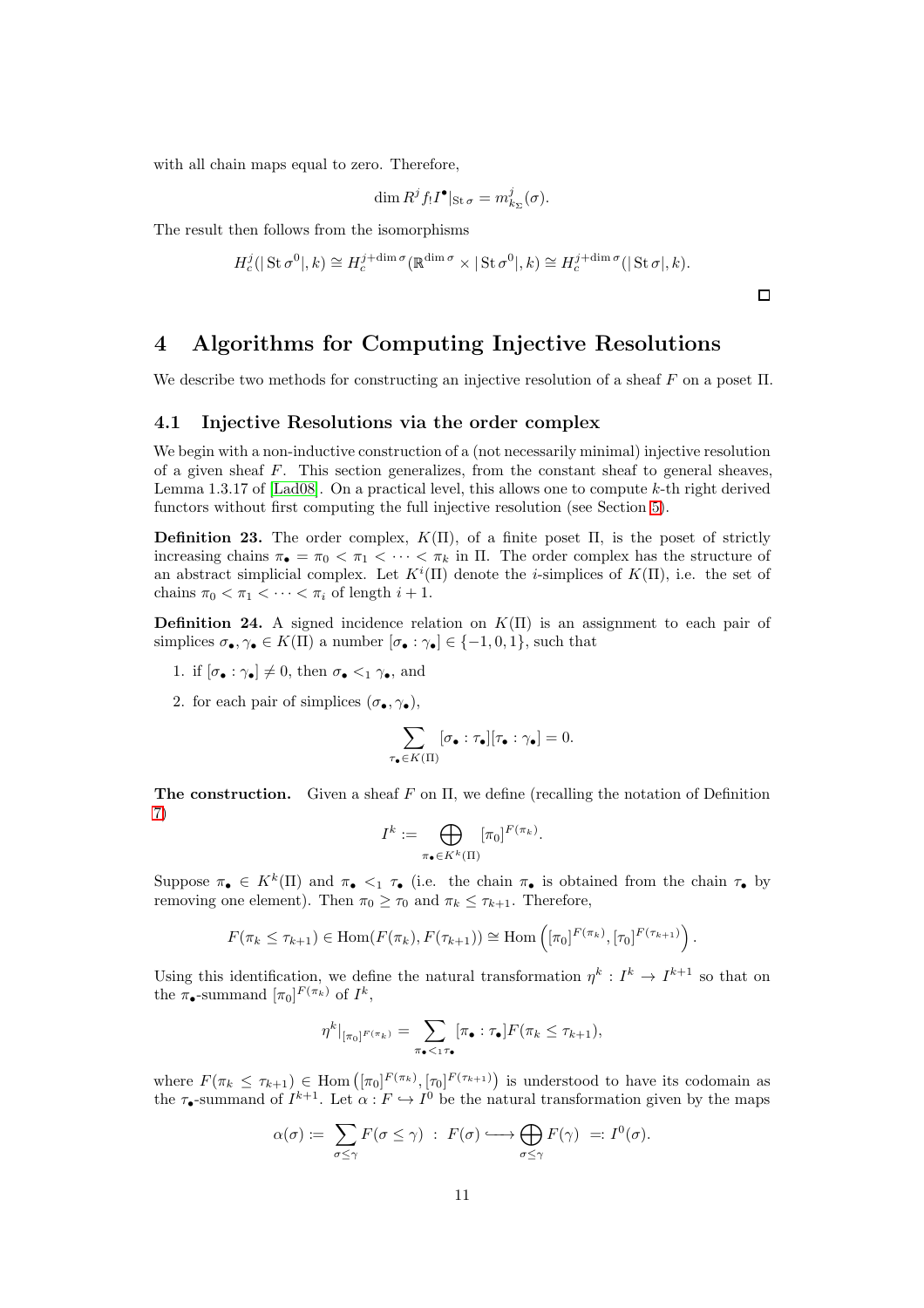**Theorem 25.** The complex  $0 \to F \xrightarrow{\alpha} I^0 \xrightarrow{\eta^0} I^1 \xrightarrow{\eta^1} \cdots$  defined above is an injective resolution of F.

*Proof.* By construction, each sheaf  $I^j$  is injective, and each map  $\eta^j$  (as well as  $\alpha$ ) is a natural transformation. It remains to show that the sequence is an exact chain complex. It is enough to show that for each  $\pi \in \Pi$ , the sequence  $0 \to F(\pi) \xrightarrow{\alpha(\pi)} I^0(\pi) \xrightarrow{\eta^0(\pi)} I^1(\pi) \xrightarrow{\eta^1(\pi)} \cdots$  is exact.

We first define a functor  $T$  from the category of sheaves on  $\Pi$  to the category of sheaves on K(Π). To each sheaf F on Π, let  $T(F)$  be the sheaf on K(Π) defined by associating to each chain  $\tau_{\bullet} = \tau_0 < \cdots < \tau_k$  the 'terminal' vector space:  $T(F)(\tau_{\bullet}) := F(\tau_k)$  and  $T(F)(\tau_{\bullet} \leq \gamma_{\bullet}) = F(\tau_k \leq \gamma_j)$  for  $\tau_{\bullet} \in K^k(\Pi)$ ,  $\gamma_{\bullet} \in K^j(\Pi)$ . Because  $T(\eta)(\tau_{\bullet}) := \eta(\tau_k)$ :  $T(F)(\tau_{\bullet}) \to T(G)(\tau_{\bullet})$  for any natural transformation  $\eta : F \to G$ , it is clear that T is an exact functor.

Notice that  $0 \to F(\pi) \xrightarrow{\alpha(\pi)} I^0(\pi) \xrightarrow{\eta^0(\pi)} I^1(\pi) \xrightarrow{\eta^1(\pi)} \cdots$  is identical to the compactly supported cochain complex of the sheaf  $T(F|_{\text{St}\,\pi})$  on the simplicial complex  $K(\text{St}\,\pi)$  [\[Cur14,](#page-21-3) Definition 6.2.1 and Definition 6.2.3. Therefore, exactness in  $I^0(\pi)$  follows from

$$
\ker \eta_0(\pi) \cong \Gamma(T(F|_{\text{St}\,\pi})) \cong F(\pi) \cong \text{im}\,\alpha(\pi),
$$

and it remains to prove a vanishing property for the cohomology of  $T(F|_{\text{St}\pi})$ , namely that  $H^{j}(K(\operatorname{St}\pi); T(F|_{\operatorname{St}\pi})) = 0$  for  $j > 0$ .

Let  $J^{\bullet}$  be an injective resolution of the sheaf  $F|_{\text{St}\,\pi}$  on the poset  $\text{St}\,\pi$ . Because T is an exact functor (and maps injective sheaves to injective sheaves),  $T(J^{\bullet})$  is an injective resolution of  $T(F|_{\text{St}\,\pi})$ . Let  $f: K(\text{St}\,\pi) \to \text{pt}$ . Then  $R^jf_*(T(J^{\bullet})) \cong H^j(K(\text{St}\,\pi);T(F|_{\text{St}\,\pi}))$ (see Section [5\)](#page-18-0). Moreover,  $R^jf_*(T(J^{\bullet}))$  is isomorphic to the j-th cohomology group of the complex of vector spaces  $J^{\bullet}(\pi)$ , which, by the exactness of  $J^{\bullet}$ , is zero for  $j > 0$ . П

### <span id="page-11-0"></span>4.2 Minimal injective resolutions via inductive algorithm

We first describe an explicit construction of the minimal injective hull of a sheaf  $F$  on a poset Π, and then give an algorithm to inductively compute the minimal injective resolution with the minimal injective hull as the input. Lastly, we focus on constant sheaves, give an example, and analyze complexity of the algorithm.

**Minimal injective hull.** To construct the minimal injective hull of  $F$ , we first find the space of maximal vectors  $M_F(\pi)$  for each  $\pi \in \Pi$  (see Definition [15\)](#page-6-2). Then  $M_F$ , with zero linear maps, is a subsheaf of  $F$ . Recalling the notation described below Definition [7,](#page-3-0) we define

$$
I^0 = \bigoplus_{\pi \in \Pi} [\pi]^{M_F(\pi)} \cong \bigoplus_{\pi \in \Pi} [\pi]^{\dim M_F(\pi)},
$$

where  $[\pi]^{M_F(\pi)}$  is the injective sheaf with  $[\pi]^{M_F(\pi)}(\sigma) = M_F(\pi)$  if  $\sigma \leq \pi$ , and 0 otherwise. We can naturally include  $M_F \stackrel{\gamma}{\to} I^0$ , and extend this inclusion to  $F \stackrel{\alpha}{\to} I^0$ , using the injectivity of  $I^0$ . We choose the extension  $\alpha = \sum_{\pi \in \Pi} \alpha_{\pi}$ , where  $\alpha_{\pi}$  is the extension of  $\text{proj}_{[\pi]^{M_F(\pi)}} \circ \gamma$ to  $F$  that we describe in the proof of Lemma [8.](#page-3-1) That is,

$$
\alpha_{\pi}(\sigma) \coloneqq \begin{cases} \text{proj}_{M_F(\pi)} \circ F(\sigma \le \pi) & \text{if } \sigma \le \pi, \\ 0 & \text{otherwise.} \end{cases}
$$

**Proposition 26.** This construction yields the minimal injective hull  $F \xrightarrow{\alpha} I^0$ . *Proof.* We claim that  $\alpha$  is injective. Let  $u \in \text{ker } \alpha(\sigma)$ . Then

$$
0 = \alpha(\sigma)(u) = \sum_{\pi \in \Pi} \alpha_{\pi}(\sigma)(u) = \sum_{\sigma \leq \pi} \text{proj}_{M_F(\pi)} F(\sigma \leq \pi)(u),
$$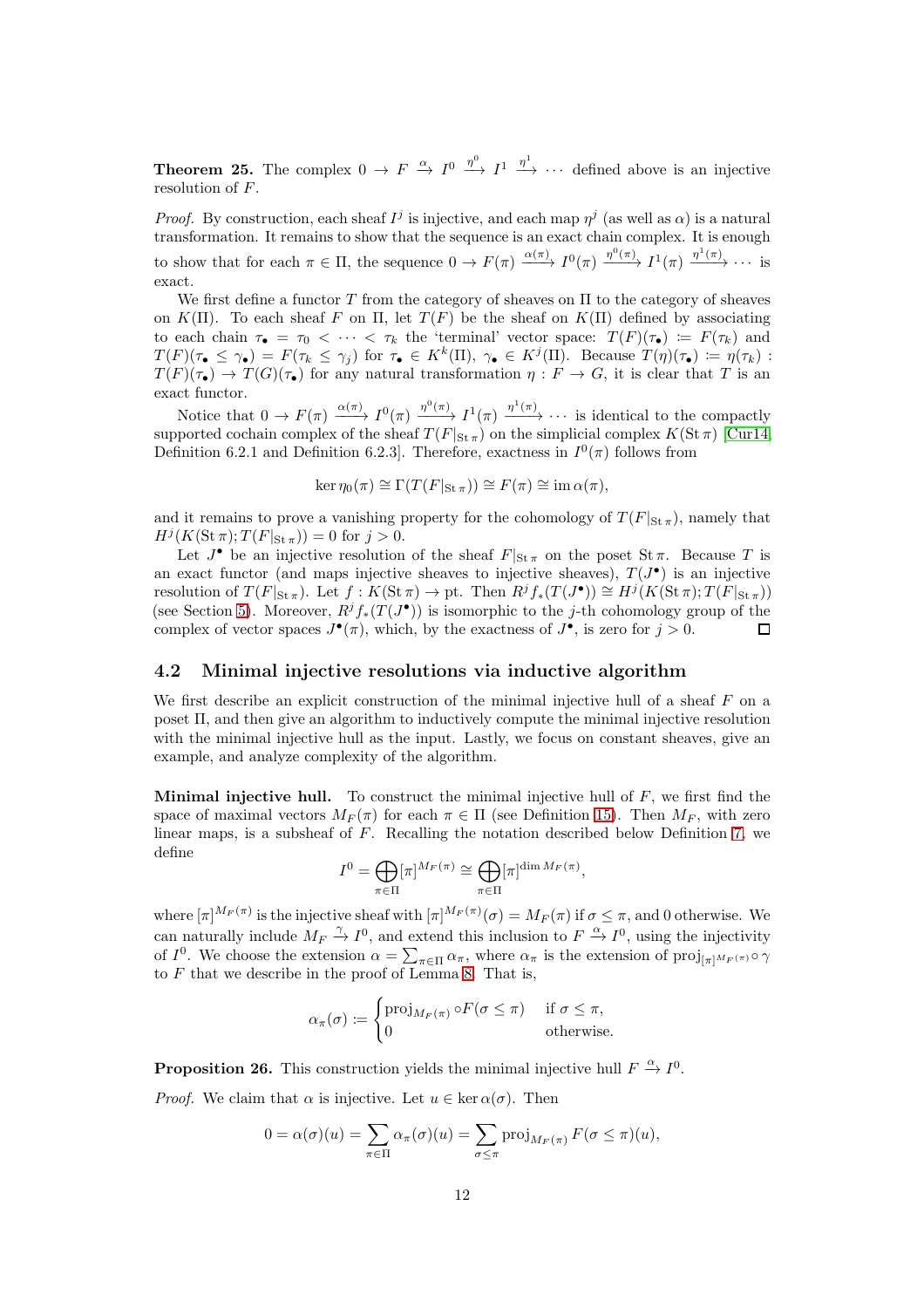which is equivalent to  $proj_{M_F(\pi)} F(\sigma \leq \pi)(u) = 0$  for every  $\pi \geq \sigma$ , since the images of different  $\alpha_{\pi}$  only intersect in 0. But this means that  $u = 0$ , because every non-zero vector is either maximal or maps onto some non-zero maximal vector via the sheaf maps.

By Corollary [20,](#page-9-1) the minimality of the injective hull is equivalent to the condition that every maximal vector of  $I^0$  is in im  $\alpha$ . This is satisfied, as  $M_F(\pi)$  are exactly the maximal vectors in  $I^0(\pi)$ . 口

We give an explicit formulation of an algorithm computing  $\alpha(\pi)$  as Algorithm [1.](#page-12-0) We first fix bases in F. For each  $\pi \in \Pi$ , we fix a basis  $B(\pi) = (v_1, \ldots, v_l, w_{l+1}, \ldots, w_{l+k})$ , with l, k dependent on  $\pi$ , such that  $(w_{l+1}, \ldots, w_{l+k})$  is a basis of  $M_F(\pi)$ , which we also use for  $I^0(\pi)$ . We assume that all maps  $F(\pi \leq \sigma)$  are expressed with respect to those bases.

<span id="page-12-0"></span>Algorithm 1 Minimal injective hull **Input:** F with fixed bases as described above,  $\pi \in \Pi$ **Output:**  $\alpha(\pi)$  as a  $\left(\sum_{\sigma\leq\pi}\dim M_F(\sigma)\right)\times (\dim F(\pi))$  matrix 1: **procedure**  $INCL(\sigma, w \in M_F(\sigma))$ 2: return inclusion of w into  $\bigoplus_{\pi\leq\pi}M_F(\tau)$  $\triangleright$  just adding extra zeros 3: end procedure 4: for  $v_i \in \{v_1, \ldots, v_l\}$  do  $\rhd$   $(v_1, \ldots, v_l, w_{l+1}, \ldots, w_{l+k})$  is the fixed basis of  $F(\pi)$ 5:  $D \leftarrow \text{empty dictionary}$  > keys: elemets  $\pi \in \Pi$ , values: vectors in  $F(\pi)$ 6:  $D[\pi] \leftarrow v_i$ 7:  $u_i \leftarrow 0$   $\triangleright$  vector of length  $\sum_{\pi \leq \tau} \dim M_F(\tau)$ 8: **for each**  $\sigma \geq \pi$  in some topological ordering **do** 9: **if**  $\sigma \in \text{Keys}(D)$  and  $D(\sigma) \neq 0$  then 10:  $w \leftarrow D[\sigma]$   $\triangleright D[\sigma] = F(\pi \leq \sigma)(v_i)$ 11: for each  $\tau >_1 \sigma$  do 12: if  $\tau \notin \text{Keys}(D)$  then 13:  $D[\tau] \leftarrow F(\sigma \leq \tau)(w)$ 14:  $u_i \leftarrow u_i + \text{INCL}(\sigma, \text{proj}_{M_F(\tau)}(D[\tau]))$ 15: end if 16: end for 17: end if 18: clear  $D[\sigma]$  ⇒ optional, just to free up memory 19: end for 20: return a block matrix  $\begin{pmatrix} U & 0 \\ 0 & I \end{pmatrix}$  $0 \quad I$ ), where  $U = (u_1 | \dots | u_l)$ , and I is the identity matrix of order  $k = \dim M_F(\pi)$ 21: end for

To express  $\alpha(\pi)$  with respect to the fixed bases, we need to find the image of each  $v_1, \ldots, v_l, w_{1+l}, \ldots, w_{l+k}$ . The maximal vectors  $w_i$  are mapped identically to  $M_F(\pi) \subseteq I_0(\pi)$ . For the other vectors,  $v_i$ , we need to find  $u_i := \sum_{\pi \leq \tau} \text{proj}_{M_F(\tau)} F(\pi \leq \tau)(v_i)$ . The algorithm does that while avoiding redundant computations. Each  $\sigma$  is added to D at most once. If it is added, then  $D[\sigma] = F(\pi \le \sigma)(v_i)$ , and  $proj_{M_F(\pi)} F(\pi \le \sigma)(v_i)$  is added to  $u_i$ . If  $\sigma$  is never added to D. then  $F(\pi \leq \sigma)(v_i) = 0$ . In the end,  $u_i$  contains the desired sum.

Minimal injective resolution. Next, we describe an algorithm that takes  $I^{k-1} \xrightarrow{\eta^{k-1}} I^k$ as the input, and gives  $I^k \xrightarrow{\eta^k} I^{k+1}$  on the output. Essentially the same algorithm can be also used to compute  $I^0 \xrightarrow{\eta^0} I^1$  from  $F \xrightarrow{\alpha} I^0$ , with the difference that  $\alpha$  can not be stored the same way we store  $\eta^k$ —we discuss this in more detail later.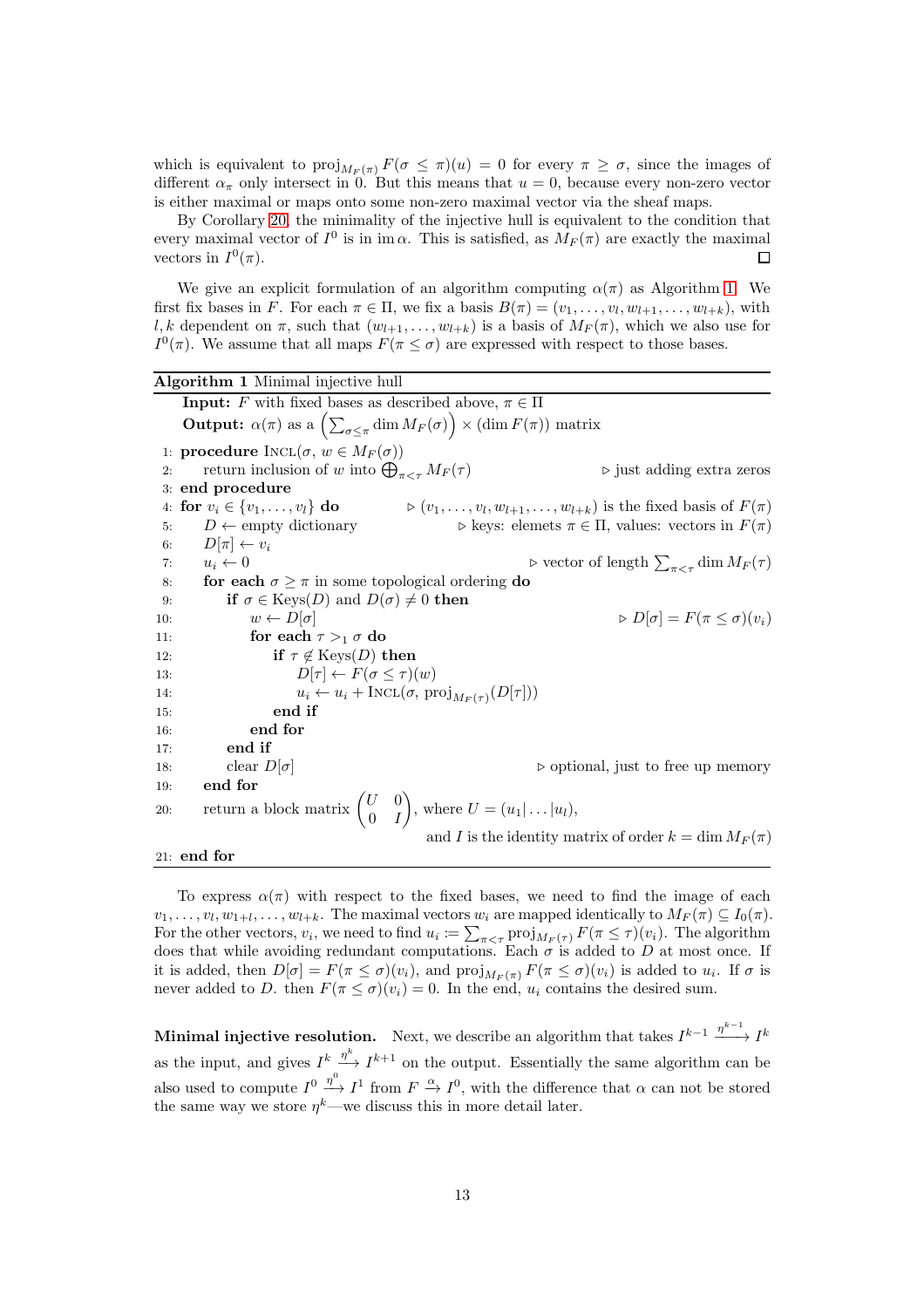Representing the sheaves and the maps. We represent each sheaf  $I^k$  as a tuple of poset elements,  $(\pi_1, \ldots, \pi_l)$ , with possible repetitions, such that  $I^k = \bigoplus_{i=1}^l [\pi_i]$ . We refer to the elements in that tuple as *generators* of  $I^k$ . We describe the natural transformation  $\eta^k: I^k \to I^{k+1}$  by a matrix with columns labeled by the tuple of generators of  $I^k$ , and rows labeled by the tuple of generators of  $I^{k+1}$ , as discussed in Section [2.1.](#page-5-1) In the following, we abuse the notation and denote matrices by the same symbols as the maps they represent. The linear map  $\eta^k(\sigma)$  is described by a submatrix

$$
\eta^k(\sigma) \coloneqq \eta^k[\operatorname{St}\sigma, \operatorname{St}\sigma],
$$

where we take all the rows and columns that are labeled by simplices from  $St \sigma$ . Note that Lemma [11](#page-5-0) also implies that  $\eta^k[\text{St }\sigma,\Pi \setminus \text{St }\sigma]$  is a zero matrix. Hence,  $\eta^k[\text{St }\sigma,\text{St }\sigma]$  and  $\eta^k[\operatorname{St}\sigma,\Pi]$  only differ by zero-columns.

The algorithm going from  $\frac{\eta^{k-1}}{k}$  *I*<sup>k</sup> to  $\frac{\eta^k}{k+1}$ . The construction of *I*<sup>k+1</sup> and  $\eta^k$ is described by Algorithm [2.](#page-13-0) We start with an empty sheaf and an empty matrix. Then we inductively add generators to  $I^{k+1}$  and corresponding rows to  $\eta^k$ . Fix a total order,  $(\sigma_1, \ldots, \sigma_n)$ , extending the poset Π. We go through the elements in reverse, and for each  $\sigma$ , we make sure that ker  $\eta^k(\sigma) = \text{im } \eta^{k-1}(\sigma)$ . We do that by adding new linearly independent rows to  $\eta^k(\sigma)$  from  $\left(\operatorname{im} \eta^{k-1}(\sigma)\right)^{\perp} = \left\{v \in k^{\dim I^k(\sigma)} \middle| \forall u \in \operatorname{im} \eta^{k-1}(\sigma) : v \cdot u = 0\right\}.$  The entries of the new rows in positions outside of St  $\sigma$  are 0. The new rows are labeled by  $\sigma$ , and for each added row we put a new element  $\sigma$  in the tuple representing  $I^{k+1}$ .

<span id="page-13-0"></span>

| Algorithm 2 Step in the minimal injective resolution                       |
|----------------------------------------------------------------------------|
|                                                                            |
|                                                                            |
| $\rhd(\sigma_1,\ldots,\sigma_n)$ is a total order extending $\Pi$          |
| $\triangleright$ see discussion of the algorithm                           |
|                                                                            |
| <b>if</b> b is linearly independent from the rows of $\eta^k(\sigma)$ then |
|                                                                            |
| add b as the next row of $\eta_k$ , labeled by $\sigma$                    |
| $\rhd$ with 0 entries for places labeled by $\Pi \setminus$ St $\sigma$    |
|                                                                            |
|                                                                            |
|                                                                            |
|                                                                            |

**Correctness of Algorithm [2.](#page-13-0)** We claim that starting with minimal injective hull of  $F$ , iterative application of the algorithm yields the minimal injective resolution of  $F$ . Each sheaf is injective by definition. We need to show exactness at each point, and minimality.

**Proposition 27.** If  $I^k, \eta^{k-1}$  is the input and  $I^{k+1}, \eta^k$  the output of Algorithm [2,](#page-13-0) then  $I^{k-1} \xrightarrow{\eta^{k-1}} I^k \xrightarrow{\eta^k} I^{k+1}$  is exact in  $I^k$ .

*Proof.* We claim that  $\text{im } \eta^{k-1}(\sigma) = \text{ker } \eta^k(\sigma)$  for every  $\sigma \in \Pi$ . Note that once we process an element  $\pi$ , the submatrix  $\eta^k(\pi)$  does not change, because all elements  $\tau \in \mathcal{S}$ t  $\pi$  were already processed before  $\pi$ .

We analyze step  $\sigma$ . For all  $\pi \in \text{St } \sigma$ ,  $\pi$  was already processed, and we assume that  $\lim \eta^{k-1}(\pi) = \ker \eta^k(\pi)$ . Since any row labeled by  $\text{St } \pi$  has only zero entries in columns labeled by simplices not in St  $\pi$ , we start with ker  $\eta^k(\sigma) \supseteq \lim \eta^{k-1}(\sigma)$ . Adding new rows from  $(\operatorname{im} \eta^{k-1}(\sigma))^{\perp}$  preserves this inclusion, and we keep adding new rows until

<span id="page-13-1"></span>
$$
rank \eta^k(\sigma) = \dim(\operatorname{im} \eta^{k-1}(\sigma))^{\perp}.
$$
\n(1)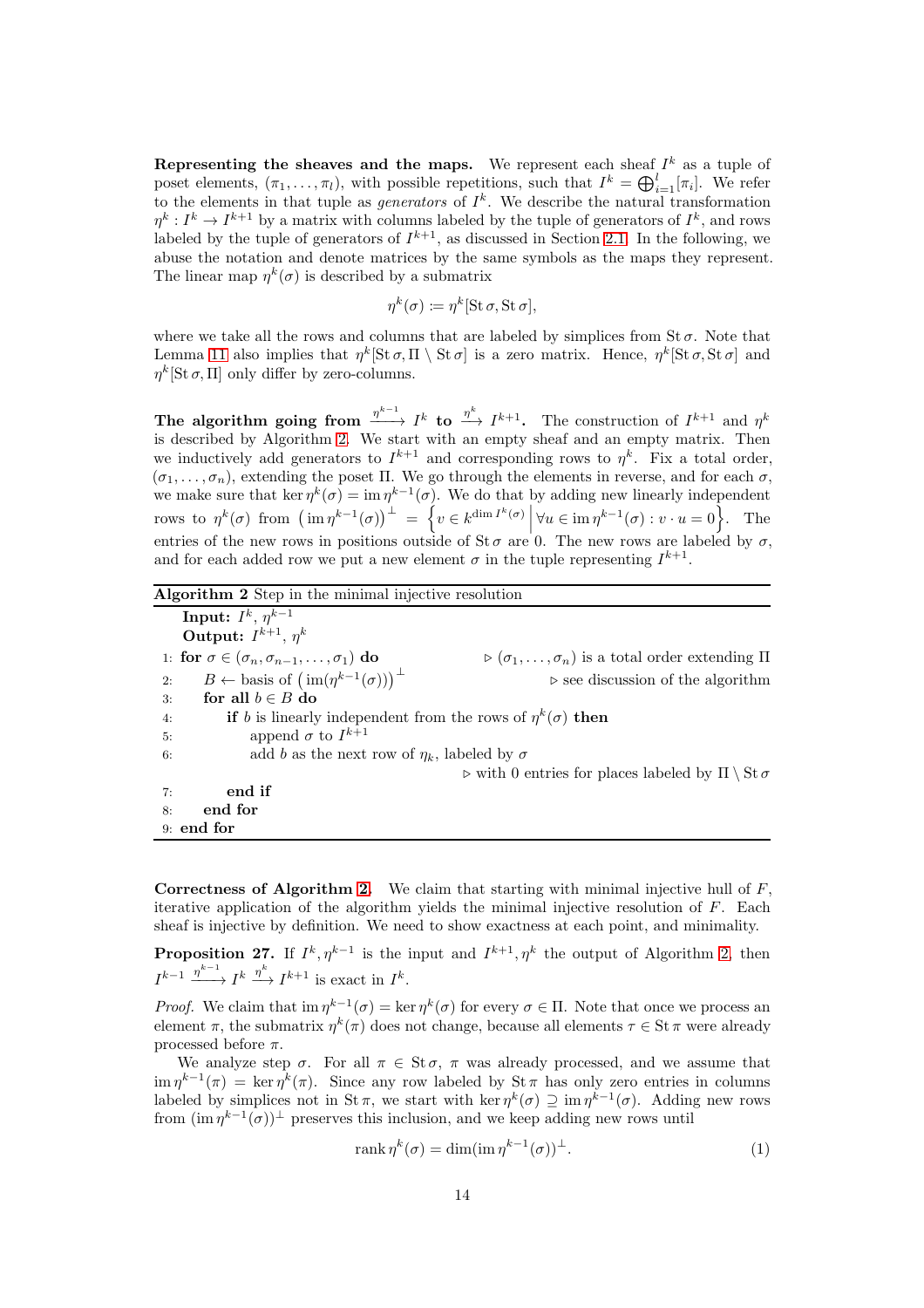The dimension dim  $I^k(\sigma)$  is the number of columns of the matrix  $\eta^k(\sigma)$ , and also the number of rows of  $\eta^{k-1}(\sigma)$ . Rank-nullity theorem then implies

<span id="page-14-0"></span>rank  $\eta^k(\sigma) + \dim \ker \eta^k(\sigma) = \dim I^k(\sigma) = \dim (\operatorname{im} \eta^{k-1}(\sigma))^{\perp} + \dim \operatorname{im} \eta^{k-1}(\sigma).$  (2)

Together, [\(1\)](#page-13-1) and [\(2\)](#page-14-0) imply that dim ker  $\eta^k(\sigma) = \dim \mathrm{im} \eta^{k-1}(\sigma)$ , and therefore ker  $\eta^k(\sigma) =$  $\lim \eta^{k-1}(\sigma)$  at the end of processing  $\sigma$ , as we claimed.

To show the minimality, we apply the condition on maximal vectors from Theorem [17.](#page-6-1)

**Lemma 28.** If  $I^{k+1}, \eta^k$  is the output of Algorithm [2,](#page-13-0) then for all  $\sigma \in \Pi$  all maximal vectors in  $I^{k+1}(\sigma)$  are in the image of  $\eta^k(\sigma)$ .

*Proof.* Maximal vectors over  $\sigma$  are exactly the new vectors added at step  $\sigma$ . That is, if rows  $i, \ldots, l$  were added to  $\eta^k(\sigma)$  at step  $\sigma$ , the space of maximal vectors is  $\text{span}(e_i, \ldots, e_l)$ , with  $e_j$  being the j-th canonical vector. We show that this space is in the image of  $\eta^k(\sigma)$ .

Let  $A_j$  be the matrix consisting of the first j rows of  $\eta^k(\sigma)$ . As we only add new rows when they are linearly independent from the previous, we have ker  $A_j \subsetneq \text{ker } A_{j-1}$  for every  $j \in \{i, \ldots, l\}$ . That is, there exists  $u_j$  such that  $A_{j-1}u_j = 0$ , and  $A_ju_j \neq 0$ . This is only possible if  $A_j u_j = \lambda e_j$  for some  $\lambda \neq 0$ , which means that  $\eta^k(\sigma) \cdot u_j = A_l u_j$  is a vector with zeros at positions  $1, \ldots, j-1$ , and a non-zero at the j-th coordinate. Therefore,  $\lim \eta^k(\sigma) \supseteq \text{span}(\eta^k(\sigma) \cdot u_i, \dots, \eta^k(\sigma) \cdot u_l) = \text{span}(e_i, \dots, e_l) = M_{I^{k+1}}(\sigma).$ □

Computing the orthogonal complement. In Algorithm [2,](#page-13-0) we purposefully leave out any particular way how to compute the basis of  $(\text{im}(\eta^{k-1}(\sigma)))^{\perp}$  on line 2, as it is a standard computational problem and it can be implemented in many different ways. One way to compute it is via a standard row reduction algorithm: we start with  $U \leftarrow$  identity matrix,  $R \leftarrow \eta^{k-1}(\sigma)$ , and we reduce rows from top to bottom, reducing each by adding the rows above it to push the left-most non-zero as much to the right as possible. Every row operation performed on R is also performed on U, so that  $R = U \cdot \eta^{k-1}(\sigma)$ . We end up with a lowertriangular matrix  $U$  such that all its rows corresponding to the zero rows of  $R$  form a basis of  $(\text{im}(\eta^{k-1}(\sigma)))^{\perp}$ .

An immediate advantage of this approach is that we only ever work with rows of  $\eta^{k-1}(\sigma)$ . This means we can represent the matrices  $\eta^k$  in a row-wise sparse representation, e.g., a list of rows, each represented as a "*column index*  $\rightarrow$  value" dictionary. In this representation, when we go from  $\eta^k$  to  $\eta^k(\sigma)$ , we just choose all the rows labeled by St  $\sigma$ —there is no need to crop the rows themselves, as all entries not labeled by  $\text{St }\sigma$  are 0.

From  $F \stackrel{\alpha}{\rightarrow} I^0$  to  $I^0 \stackrel{\eta^0}{\rightarrow} I^1$ . In Algorithm [2,](#page-13-0) we only use  $\eta^{k-1}$  to extract the submatrix  $\eta^{k-1}(\sigma)$  and compute the orthogonal complement of its image on line 2. For  $k=0$ , the inclusion  $F \xrightarrow{\alpha} I^0$  plays the role of  $\eta^{k-1}$ . We can still use the same algorithm, if instead of one matrix  $\eta^{k-1}$ , we give  $\alpha(\sigma)$  for each  $\sigma$  as a part of the input. This can be realised for example by calling Algorithm [1](#page-12-0) on line 2.

Constant sheaf. For the constant sheaf, the construction of the minimal injective hull  $k_{\Pi} \stackrel{\alpha}{\rightarrow} I^0$  is very straightforward. The generators of  $I^0$  are the maximal elements of  $\Pi$ , each exactly once. The map  $\alpha$  is given by the diagonal embedding

$$
\alpha(\sigma) : k_{\Pi}(\sigma) \longrightarrow I^0(\sigma)
$$
  

$$
1 \mapsto (1, \dots, 1)^T.
$$

Conveniently, we can represent this particular injection  $\alpha$  the same way we represent  $\eta^k$ . We define  $\eta^{-1}$  as a column of ones with rows labeled by the generators of  $I^0$ , i.e., by the maximal elements of  $\Pi$ . We can then run Algorithm [2](#page-13-0) with no modifications on input  $I^0$ ,  $\eta^{-1}.$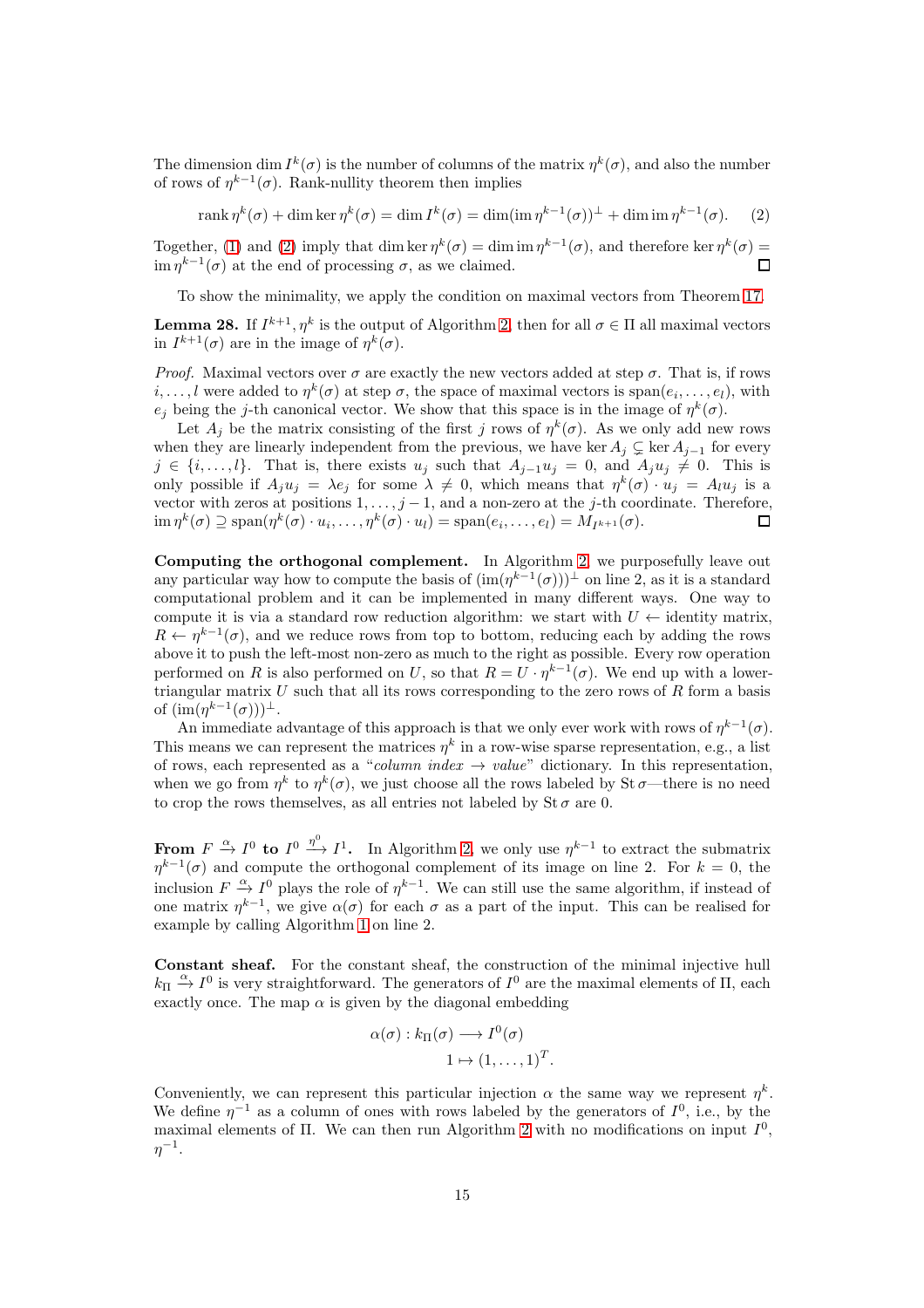### 4.3 Examples

We demonstrate how Algorithm [2](#page-13-0) works for constant sheaves with two examples.

<span id="page-15-1"></span>Example 29. Consider the 3-skeleton of the 4-simplex, with two extra edges attached to vertex 1. We compute the minimal injective resolution of  $\Pi := St(1)$ . We describe simplices as lists of vertices, and for brevity omit the vertex  $1-e.g., 234 = \{1, 2, 3, 4\}$ . See Figure [1.](#page-15-0)

<span id="page-15-0"></span>

Figure 1: The poset considered in Example [29.](#page-15-1) We omit vertex 1 from the labels.

<span id="page-15-2"></span>

Figure 2: The resolution in Example [29.](#page-15-1) The numbers indicate the dimension at each simplex, positioned as in Figure [1.](#page-15-0) The pink background indicates the generators. For example, in  $I^1(\emptyset)$  we have 6 dimensions coming from generators above  $\emptyset$ , and we have 2 more generators at ∅.

The generators of  $I^0$  are the maximal simplices (234, 235, 245, 345, 6, 7), and  $\eta^{-1}: k_{\Pi} \to$  $I<sup>0</sup>$  is the diagonal embedding for each π ∈ Π. We construct  $I<sup>1</sup>$  and  $η<sup>0</sup>$  as in Algorithm [2,](#page-13-0) with inputs  $I^0, \eta^{-1}$ . Initialize  $I^1$  and  $\eta^0$  empty, and go through the simplices row-by-row left-to-right as they are in Figure [1.](#page-15-0) Starting with 234, the space  $I^0(234)$  is 1-dimensional and equal to  $\text{im } \eta^{-1}(234)$ , so there is nothing to be added, and  $\eta^{0}(234) = 0$ . The same happens for all the maximal simplices.

At triangle 23, we have  $I^0(23) = k^2$ , since two generators are above 23. At the moment,  $\eta^0(23)$  is empty, so its kernel is  $k^2$ . We need ker  $\eta^0(23) = \text{im } \eta^{-1}(23) = \text{span}\{(1,1)\}\.$  The orthogonal complement of im  $\eta^{-1}(23)$  is generated by the vector  $(1, -1)$ . We add it as a new row in  $\eta^0(23)$ . Therefore, we add 23 to  $I^1$ , and add a first row to  $\eta^0$ ; see Figure [3.](#page-16-0) Similarly, we add one row for each other triangle.

Now for the edges. We have  $I^0(2) = k^3$ , and  $\eta^0(2)$  a  $3 \times 3$  matrix, highlighted as a green solid rectangle in Figure [3.](#page-16-0) We already have ker  $\eta^0(2) = \text{span}\{(1,1,1)\} = \text{im } \eta^{-1}(2)$ , so we do not add any new generators over 2. The same goes for  $\eta^0(3), \eta^0(4), \eta^0(5)$ , each of which you can see highlighted in Figure [3](#page-16-0) with a different color and line style.

Finally, we get to the vertex  $\emptyset$ , with  $\eta^0(\emptyset)$  starting as the part of the matrix in Figure [3](#page-16-0) above the horizontal line. Its rank is 3, and its nullity is 3. We need the kernel to be 1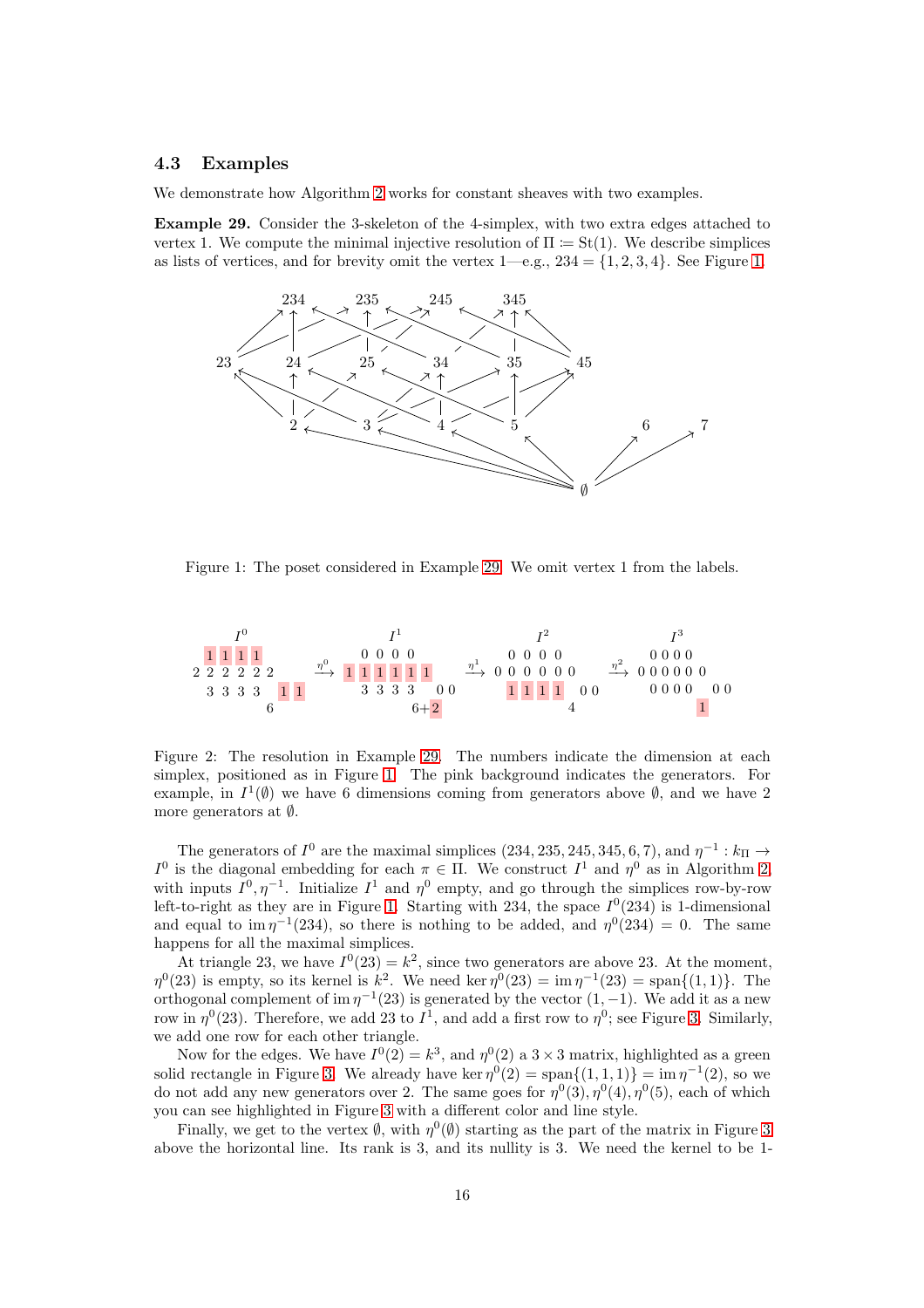dimensional, so we need to add two additional rows from  $(\text{span}\{(1,1,1,1,1,1)\})^{\perp}$ . We also add  $\emptyset$  to  $I^1$  twice. This completes the construction of  $I^1$  and  $\eta^0$ .

<span id="page-16-0"></span>The resolution goes on for two more steps:  $I^2$  is generated by  $(2,3,4,5)$ ,  $I^3$  by  $(\emptyset)$ . The matrices  $\eta^k$  are in Figure [3,](#page-16-0) and the whole resolution is schematically shown in Figure [2.](#page-15-2)



Figure 3: Matrices  $\eta^0$ ,  $\eta^1$ ,  $\eta^2$  in Example [29,](#page-15-1) with highlighted submatrices  $\eta^k(2)$  (solid green),  $\eta^k(3)$  (dotted blue),  $\eta^k(4)$  (rounded corners magenta),  $\eta^k(5)$  (dashed red). Recall that  $\eta^k(\sigma) = \eta^k[\text{St }\sigma, \text{St }\sigma]$ , and note that if  $\sigma \not\leq \tau$ , then  $\eta^k[\sigma, \tau] = 0$ .

**Example 30.** Let  $\Sigma := \Delta_3^{(2)}$  be the 2-skeleton of a tetrahedron (whose geometric realization is homeomorphic to the sphere). We give the minimal injective resolution of the constant sheaf  $k_{\Sigma}$  in Figure [4.](#page-17-1)

### 4.4 Complexity Analysis

We analyze the complexity of finding the minimal injective resolution of the constant sheaf,  $k_{\Pi}$ , on a poset  $\Pi$ , with n elements and height d, computed by an iterative application of Algorithm [2.](#page-13-0) That is, we start with  $k_{\Pi} \longrightarrow 1^0$  the minimal injective hull of the constant sheaf as described above, and then iteratively apply Algorithm [2](#page-13-0) until  $I^k = 0$ .

The body of the outer-most for loop in Algorithm [2](#page-13-0) consists of finding a basis of  $(\text{im}(\eta^{k-1}(\sigma)))^{\perp}$ , and checking for linear independence of rows of  $\eta^k(\sigma)$ . Both of those operations can be computed in time at most  $\mathcal{O}(c^3)$  with c the maximum of the number of rows of  $\eta^{k-1}(\sigma)$  and  $\eta^k(\sigma)$ . In our analysis we ignore the complexity of finding St  $\sigma$  to extract the submatrices from  $\eta^k$  in the first place, since it is less expensive than  $\mathcal{O}(c^3)$  when we estimate c by the size of  $St\sigma$ .

By Corollary [19,](#page-9-2) the length of the minimal injective resolution is at most  $d+1$ . Therefore, we find it in time  $\mathcal{O}(d \cdot n \cdot c^3)$ , where

$$
c = \max_{j,\sigma} \sum_{\pi \in \text{St } \sigma} m^j_{k_{\Pi}}(\pi)
$$

is the maximal number of generators over any star throughout the resolution. This analysis is output-sensitive. To give complexity bounds dependent only on the input, we compare c to the maximal size of a star in Π. How well we can approximate c this way depends on the structure of Π.

**Definition 31.** For  $\sigma \in \Pi$  we define

$$
m^j(\operatorname{St}\sigma)\coloneqq\sum_{\pi\in\operatorname{St}\sigma}m^j_{k_\Pi}(\pi)
$$

to be the number of generators over  $\text{St }\sigma$  in the *j*-th step of the minimal injective resolution of the constant sheaf on Π. Furthermore, we define the j-th star complexity of  $\sigma$  as

$$
SC^{j}(\sigma) \coloneqq \frac{m^{j}(\operatorname{St}\sigma)}{\#\operatorname{St}\sigma}.
$$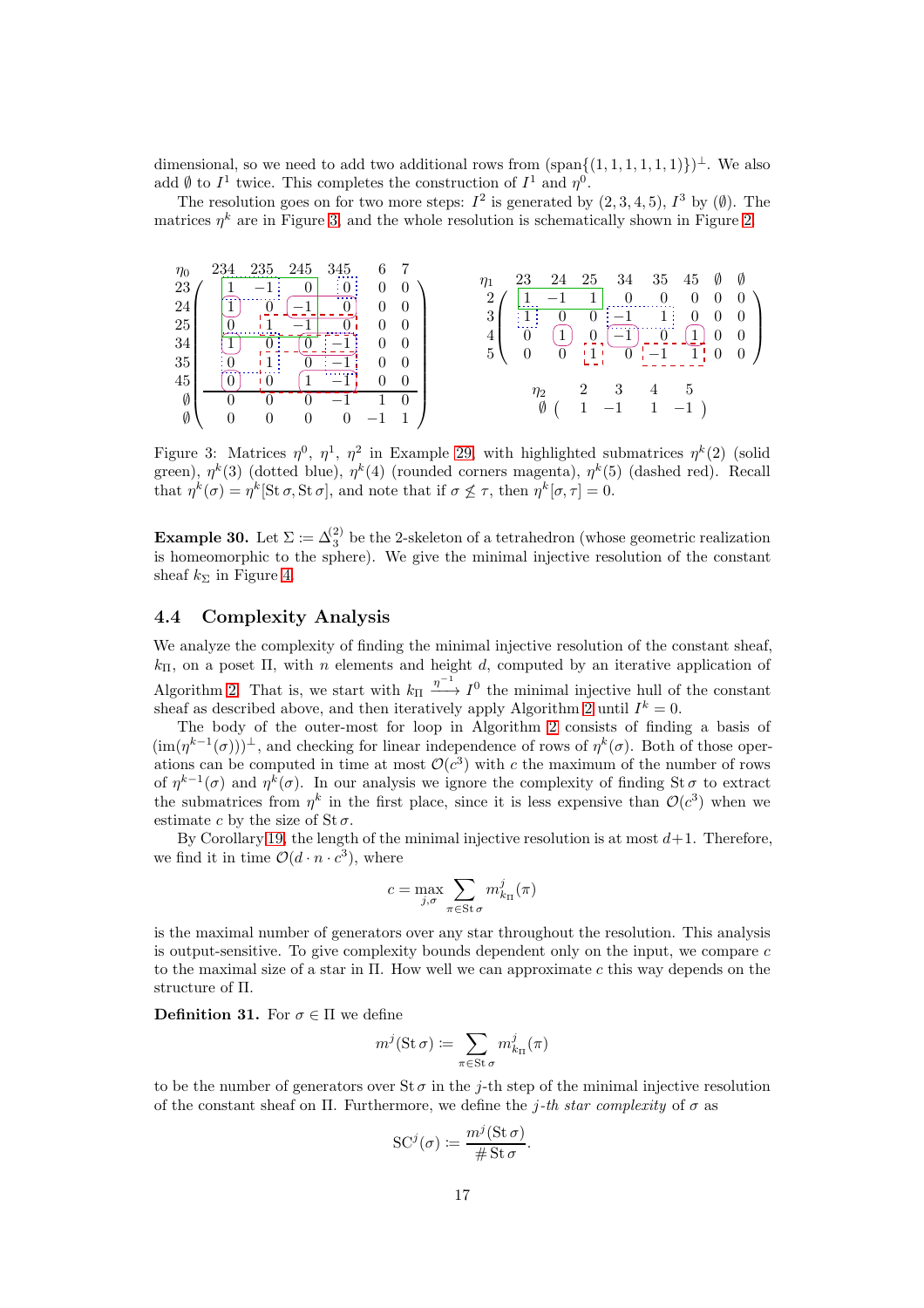<span id="page-17-1"></span>

Figure [4:](#page-17-1) Example 4: the minimal injective resolution of the constant sheaf on  $\Delta_3^{(2)} \cong S^2$ . First is  $\Delta_3^{(2)}$  as a poset, second the dimensions in the injective resolution with highlighted generators, as in Figure [2,](#page-15-2) and third the matrices describing the natural transformations.

For general posets,  $SC^{j}(\sigma)$  can be arbitrarily large even when lengths of chains are bounded, because sizes of boundaries and coboundaries can be arbitrarily large. For simplicial complexes, we give an upper bound on  $SC^{j}(\sigma)$  depending on the dimension.

<span id="page-17-0"></span>**Proposition 32.** Let  $\Pi$  be a simplicial complex,  $\sigma \in \Pi$  and  $k := \dim \Pi - \dim \sigma$ . Then

$$
SC^{j}(\sigma) \leq {k \choose j}.
$$

This bound is asymptotically tight. If  $\Pi = \Delta_n^{(k)}$  is the k-skeleton of the n-simplex, v is a vertex in  $\Delta_n^{(k)}$ , and j is fixed, then

$$
SC^{j}(v) \xrightarrow{n \to \infty} {k \choose j}.
$$

Proof. We prove the upper bound using Theorem [22](#page-9-0) and bounding dimensions of homology groups by dimensions of chain groups:

$$
m^{j}(\operatorname{St}\sigma) = \sum_{\tau \in \operatorname{St}\sigma} m^{j}(\tau) = \sum_{\tau \in \operatorname{St}\sigma} \dim H_{c}^{j + \dim \tau}(\operatorname{St}\tau) \le \sum_{\tau \in \operatorname{St}\sigma} \dim C_{c}^{j + \dim \tau}(\operatorname{St}\tau)
$$

$$
= \sum_{\tau \in \operatorname{St}\sigma} \# \{\pi \mid \tau <_{j} \pi\} = \sum_{\pi \in \operatorname{St}\sigma} \# \tau \in \operatorname{St}\sigma \mid \tau <_{j} \pi\} = \sum_{\pi \in \operatorname{St}\sigma} \# \binom{\pi \setminus \sigma}{j} \le \# \operatorname{St}\sigma \cdot \binom{k}{j},
$$

where  $k = \dim \text{St }\sigma - \dim \sigma \leq \dim \Sigma - \dim \sigma$ .

Now we analyse  $SC^{j}(\sigma)$  in the k-skeleton of the n-simplex,  $\Delta_{n}^{(k)}$ . We use the fact that St  $\sigma$ in  $\Delta_n^{(k)}$  is combinatorially the same as  $\Delta_{n'}^{(k')} \cup \{\emptyset\}$ , with  $n' = n - \dim \sigma - 1$  and  $k' = k - \dim \sigma - 1$ ,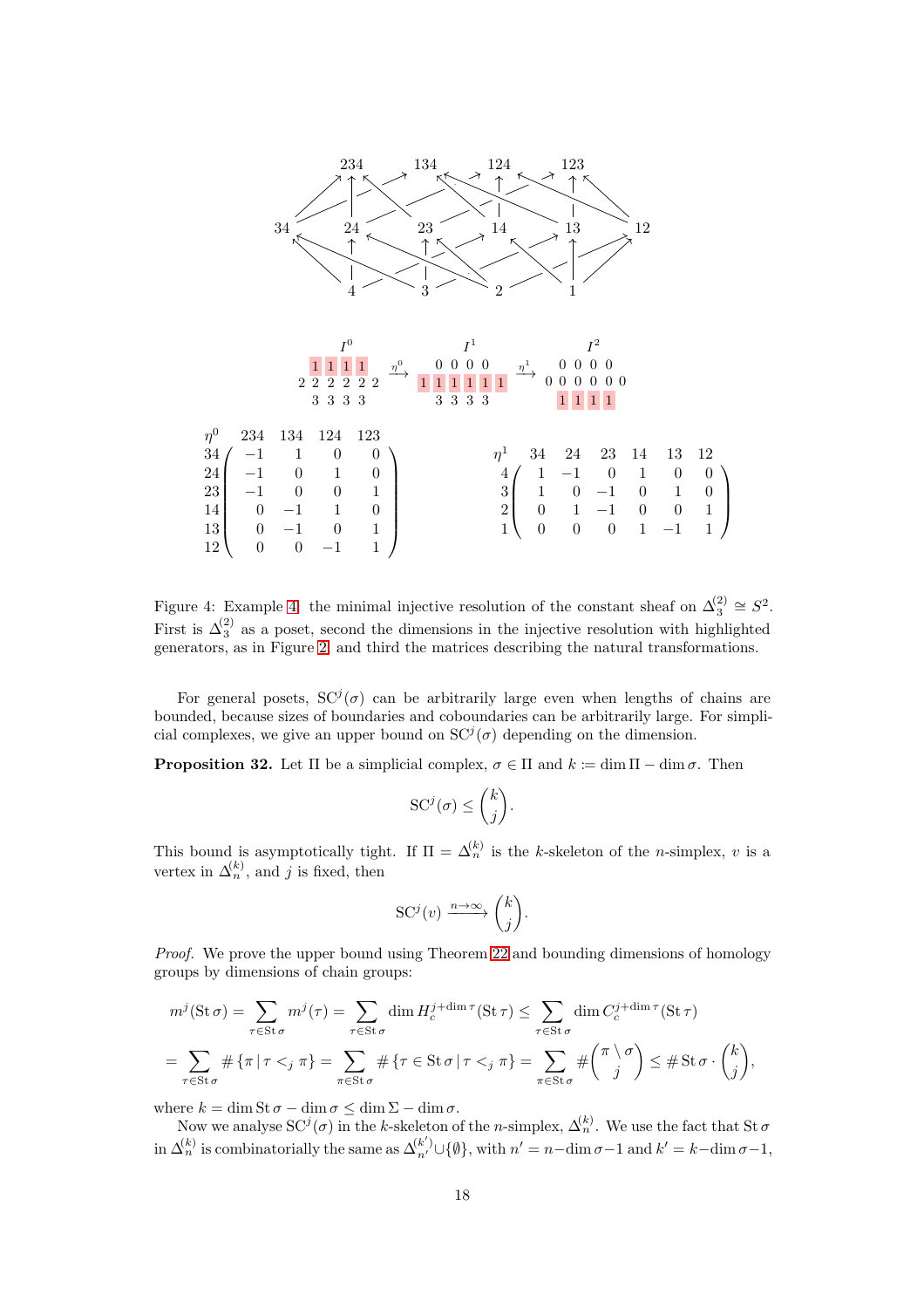using the correspondence St  $\sigma \ni \tau \mapsto \tau \setminus \sigma$ . This map induces an isomorphism between the cochain complexes

$$
C_c^{\bullet}(\operatorname{St}\sigma)\cong\tilde{C}^{\bullet-\dim\sigma-1}\left(\Delta_{n'}^{(k')}\right),
$$

which, using Theorem [22,](#page-9-0) implies

$$
m^{j}(\sigma) = \dim H_{c}^{j + \dim \sigma}(\operatorname{St} \sigma) = \dim \tilde{H}^{j-1}\left(\Delta_{n'}^{(k')}\right).
$$

The reduced cohomology  $\tilde{H}^i\left(\Delta_{n'}^{(k')}\right)$  is trivial for all  $i \neq k'$ , and for  $i = k'$ , we compute the dimension from the Euler characteristic:

$$
\dim \tilde{H}^{k'}\left(\Delta_{n'}^{(k')}\right) = (-1)^{k'} \tilde{\chi}\left(\Delta_{n'}^{(k')}\right) = (-1)^{k'} \left(1 + \sum_{i=0}^{k'} \binom{n'+1}{i+1} (-1)^i\right)
$$
\n
$$
= (-1)^{k'-1} \left(\sum_{i=0}^{k'+1} \binom{n'+1}{i} (-1)^i\right) = (-1)^{k'-1} \cdot (-1)^{k'+1} \binom{n'}{k'+1} = \binom{n'}{k'+1}.
$$

Therefore,

$$
m^{j}(\sigma) = \begin{cases} {n - \dim \sigma - 1} & \text{if } j = k' + 1 = k - \dim \sigma, \\ 0 & \text{otherwise.} \end{cases}
$$

Finally, we compute  $m^{j}(\text{St } v)$  for a vertex v:

$$
m^{j}(\operatorname{St} v) = \sum_{\sigma \in \operatorname{St} v} m^{j}(\sigma) = \sum_{\substack{\sigma \in \operatorname{St} v \\ \dim \sigma = k - j}} {n - k + j - 1 \choose j} = {n \choose k - j} \cdot {n - k + j - 1 \choose j}
$$

We rearrange this as follows

$$
m^{j}(\operatorname{St} v) = \frac{n!}{(n-k+j)! (k-j)!} \cdot \frac{(n-k+j-1)!}{(n-k-1)! j!} = \frac{n!}{(n-k)! k!} \cdot \frac{n-k}{n-k+j} \cdot \frac{k!}{(k-j)! j!} = {n \choose k} {k \choose j} \frac{n-k}{n-k-1}.
$$

Now we can easily compare this with  $\#\operatorname{St} v = \sum_{i=0}^k {n \choose i}$ . When we fix k and j, we get

$$
\lim_{n \to \infty} \text{SC}^{j}(v) = \lim_{n \to \infty} \frac{m^{j}(\text{St } v)}{\# \text{St } v} = {k \choose j}.
$$

 $\Box$ 

<span id="page-18-1"></span>**Corollary 33.** For a fixed dimension  $d$ , the Algorithm [2](#page-13-0) computes the minimal injective resolution of the constant sheaf on a d-dimensional simplicial complex  $\Sigma$  in time  $\mathcal{O}(n \cdot s^3)$ , where n is the cardinality of  $\Sigma$  (as an abstract simplicial complex), and s is the cardinality of the largest star in  $\Sigma$ .

# <span id="page-18-0"></span>5 Right Derived Functors

As an application of our main results, we define, in terms of injective resolutions, two examples of right derived functors.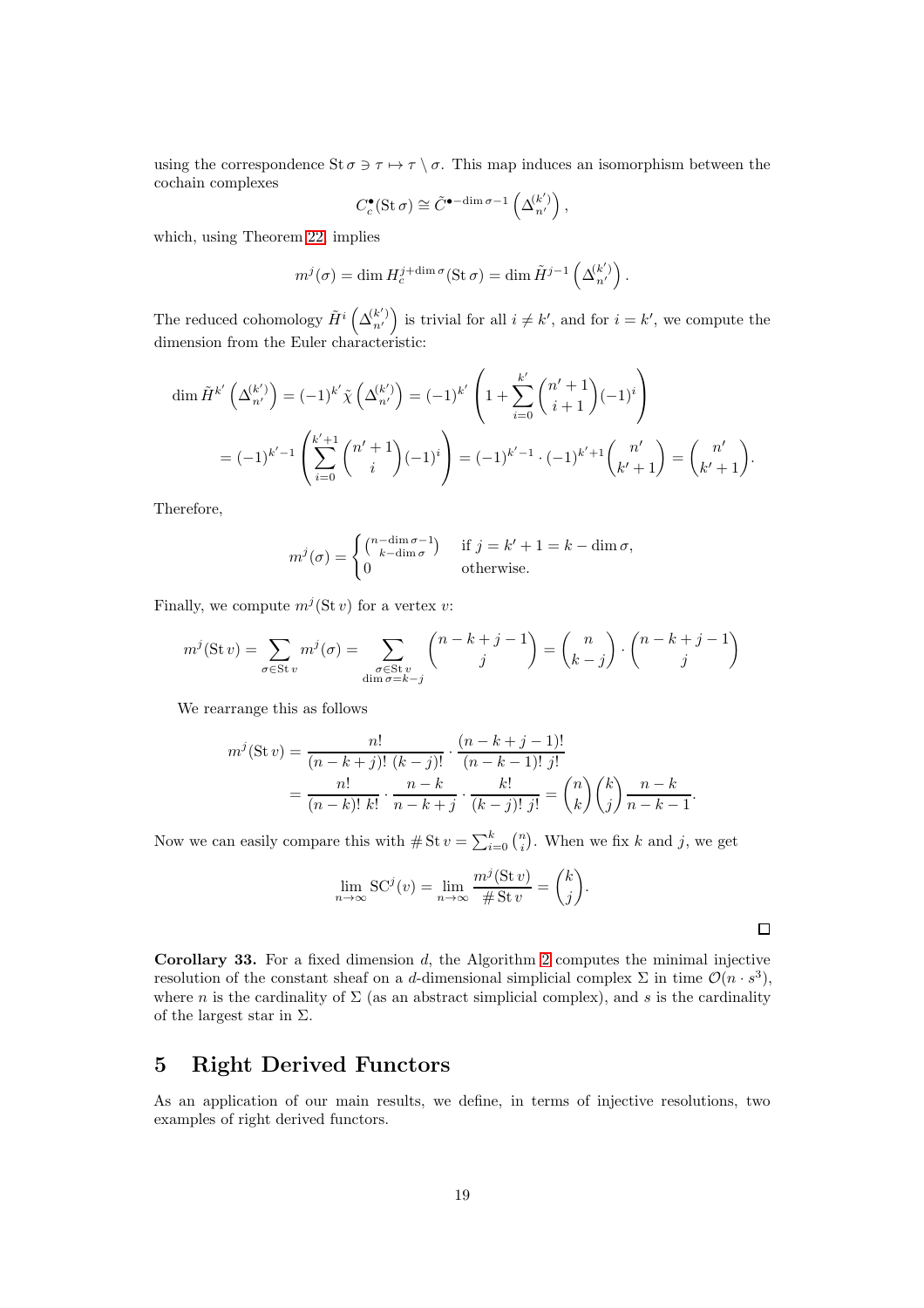The right derived pushforward,  $R^{\bullet} f_{*}$ . Let  $f : \Sigma \to \Lambda$  be a continuous (relative to the Alexandrov topology) map of posets. Let  $I^{\bullet}$  be an injective resolution of a sheaf F on  $\Sigma$ . Define the integers  $n_F^j(\pi)$  so that

$$
I^j = \bigoplus_{\pi \in \Sigma} [\pi]^{n_F^j(\pi)}.
$$

We describe each chain map  $\eta^j: I^j \to I^{j+1}$ , as in Section [2.1,](#page-5-1) by a matrix with columns and rows indexed by the indecomposable summands of  $I^j$ , and  $I^{j+1}$ , respectively. Let  $\eta^{j}(f^{-1}(\operatorname{St}\lambda))$  be the submatrix of  $\eta^{j}$  consisting of rows and columns corresponding to the indecomposable summands  $[\pi]$  with  $\pi \in f^{-1}(\mathbf{St}\lambda)$ , so that

$$
\eta^j(f^{-1}(\operatorname{St}\lambda)) : \bigoplus_{\pi \in f^{-1}(\operatorname{St}\lambda)} [\pi]^{n_F^j(\pi)} \to \bigoplus_{\pi \in f^{-1}(\operatorname{St}\lambda)} [\pi]^{n_F^{j+1}(\pi)}.
$$

Note that if  $\kappa \leq \lambda$ , then  $f^{-1}(\operatorname{St} \lambda) \subset f^{-1}(\operatorname{St} \kappa)$ , and the projection

$$
\operatorname{proj} : \bigoplus_{\pi \in f^{-1}(\operatorname{St} \kappa)} [\pi]^{n_F^j(\pi)} \to \bigoplus_{\pi \in f^{-1}(\operatorname{St} \lambda)} [\pi]^{n_F^j(\pi)}
$$

induces linear maps ker  $\eta^j(f^{-1}(\operatorname{St} \kappa)) \to \ker \eta^j(f^{-1}(\operatorname{St} \lambda))$  and  $\lim \eta^{j-1}(f^{-1}(\operatorname{St} \kappa)) \to \lim \eta^{j-1}(f^{-1}(\operatorname{St} \lambda))$  (because  $\operatorname{Hom}([\pi], [\tau]) = 0$  if  $\tau \nleq \pi$ ).

**Definition 34.** Define a sheaf  $R^j f_* F$  on  $\Lambda$  by

$$
R^jf_*F(\lambda) := \ker \eta^j(f^{-1}(\operatorname{St}\lambda))/\operatorname{im} \eta^{j-1}(f^{-1}(\operatorname{St}\lambda)),
$$

with linear maps  $R^j f_* F(\kappa \leq \lambda)$  induced by the projections described above.

The right derived pushforward with compact support,  $R^{\bullet}f$ . Pushforwards with compact support are a critical structure in the machinery of derived categories of sheaves. We would, therefore, like to explicitly describe how to compute  $R^{\bullet}f_1F$  for a given sheaf  $F$  and continuous map f. However, the topological notion of 'compactly supported' does not adapt to the setting of finite posets in a canonical or straightforward way. Subtle topological constraints must be placed on the maps f in order for the discrete calculation to agree with the classical definitions. See [\[She85,](#page-22-0) §3.3] for one approach to establish such topological critiria. In order to keep our methods as transparent and accessible as possible, we will instead describe  $R^{\bullet} f_!$  for a smaller family of functions, which satisfy more familiar topological constraints. We expect that this family of functions is large enough to handle most interesting applications.

For the remainder of this section, let  $\bar{f}: \Sigma \to \Lambda$  be a simplicial map between finite simplicial complexes. Let  $i: U \hookrightarrow \Sigma$  be the inclusion of an open subset U in  $\Sigma$ . Let  $f: U \to \Lambda$  be the restriction of  $\bar{f}$  to U.

**Definition 35.** Given a sheaf F on U, define the sheaf  $i_1F$  on  $\Sigma$  by

$$
i_!F(\sigma) := \begin{cases} & F(\sigma) \text{ if } \sigma \in U \\ & 0 \text{ else,} \end{cases}
$$

with the linear maps  $i_!F(\gamma \leq \sigma) = F(\gamma \leq \sigma)$  when  $(\gamma \leq \sigma) \in U$ , and 0 else. Finally, define the sheaf  $R^jf_!F$  on  $\Lambda$  by

$$
R^j f_! F := R^j \bar{f}_*(i_! F).
$$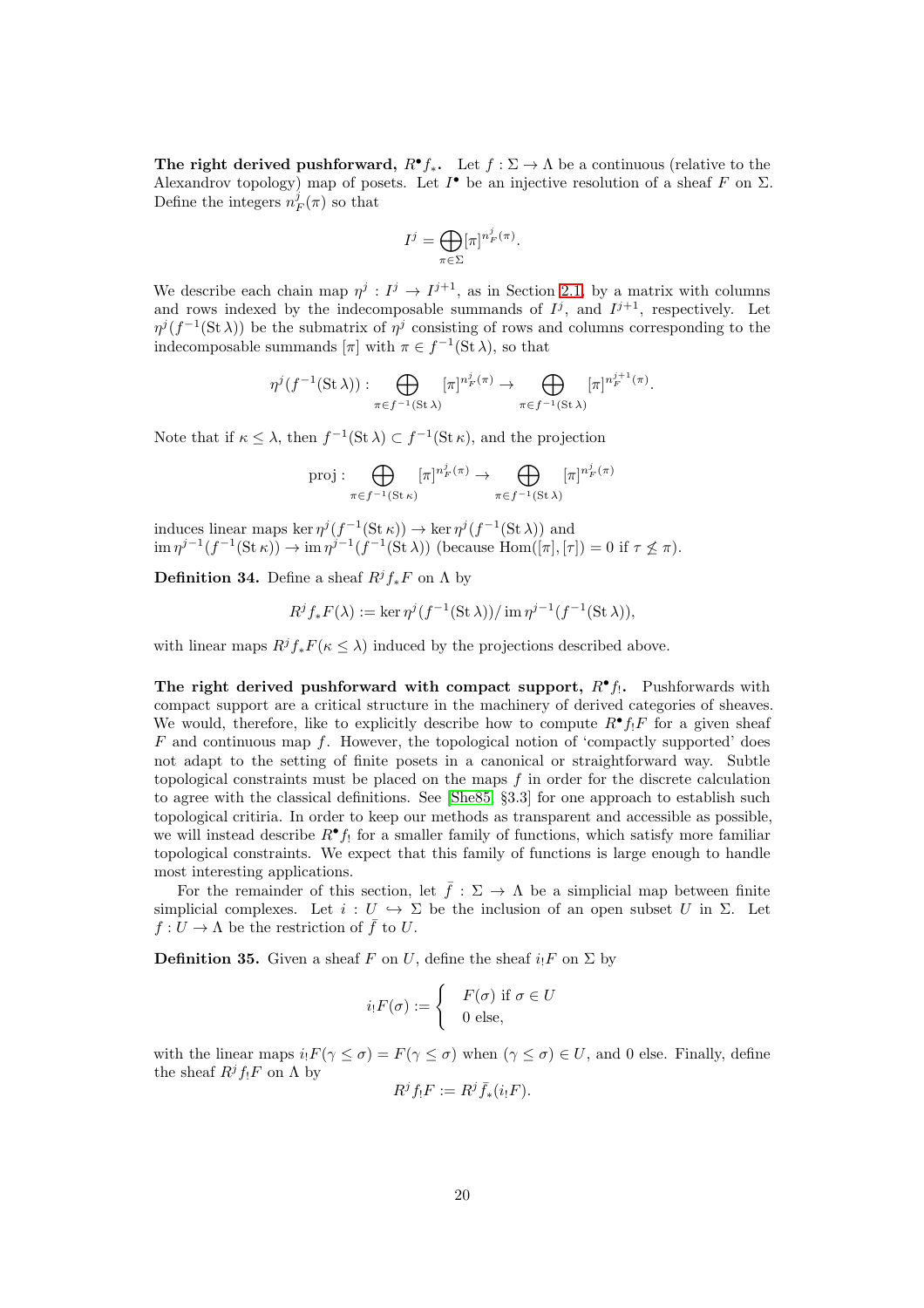Derived functors and persistent cohomology. The sheaves  $R^jf_*F$  and  $R^jf_!F$  may be regarded as level-set multi-parameter persistence modules. With this perspective, we can easily compute, from a single injective resolution  $I^{\bullet}$  of  $F$ , level-set persistence modules associated to any filtration function f. Below, we relate the persistence module  $R^j f_* k_U$ to the singular cohomology of level-sets, and  $R^j f_k k_U$  to the compactly supported singular cohomology of level-sets.

**Proposition 36.** As sheaves on  $\Lambda$ ,

$$
R^jf_*k_U \cong H^j(|f^{-1}(\mathrm{St}-)|,k)
$$

where  $H^{j}(|f^{-1}(\mathrm{St}-)|,k)$  is the sheaf defined by associating the simplex  $\lambda$  to the singular cohomology of the geometric realization of  $f^{-1}(\text{St }\lambda)$  (with linear maps induced by inclusion). Moreover,  $R^{j}f_{kU}$  captures the compactly supported singular cohomology of the fibers of f:

$$
R^{j} f_{!} k_{U}(\lambda) \cong H_{c}^{j}(|f^{-1}(\operatorname{St} \lambda)|, k).
$$

*Proof.* Let  $I^{\bullet}$  be the injective resolution described in Section [4.1.](#page-10-0) Let  $I^{\bullet}_{f^{-1}(\text{St }\lambda)}$  be the chain complex of vector spaces consisting of only the linear combinations of generators for indecomposable sheaves  $[\pi] \subset I^{\bullet}$  such that  $\pi \in f^{-1}(\mathcal{S}t \lambda)$  and chain maps  $\eta^{\bullet}(f^{-1}(\mathcal{S}t \lambda))$ . Then  $I_{f^{-1}(\text{St }\lambda)}^{\bullet}$  is identical to the simplicial cochain complex of  $K(f^{-1}(\text{St }\lambda))$ . The cohomology groups of this chain complex are isomorphic to the singular cohomology of the geomtric realization of  $f^{-1}(\operatorname{St} \lambda)$ :

$$
R^jf_*k_U:=H^j\left(I_{f^{-1}(\operatorname{St} \lambda)}^{\bullet}\right)\cong H^j(|f^{-1}(\operatorname{St} \lambda)|,k),
$$

and the linear maps  $R^jf_*(\kappa \leq \lambda)$  are the usual cohomology maps

$$
H^j(|K(f^{-1}(\operatorname{St} \kappa))|,k) \to H^j(|K(f^{-1}(\operatorname{St} \lambda))|,k)
$$

induced by inclusion (cf. [\[Ive86,](#page-21-7) Chapter II Proposition 5.11]). A similar argument proves the analogous result for  $R^j f_! k_U$ . We also note that because  $\tilde{f}$  is assumed to be a simplicial map between finite simplicial complexes,  $\bar{f}$  is proper, and the result follows by applying the proper base change theorem for sheaves (see [\[Ive86,](#page-21-7) Chapter VII Theorem 1.4] or [\[KS94,](#page-21-8) Proposition 2.6.7]).  $\Box$ 

### <span id="page-20-0"></span>6 Discussion

An injective resolution represents a given sheaf with an exact sequence of injective sheaves. The homological properties of the given sheaf can then be deduced from its injective resolution (which has many more theoretically and practically desirable properties). The results of this paper address fundamental aspects of computing injective resolutions. First, we prove the existence and uniqueness of a minimal injective resolution, and provide several of its defining characteristics (Theorem [17](#page-6-1) and Corollary [18\)](#page-8-0). We give a topological interpretation of the multiplicities of indecomposable injective sheaves in the minimal injective resolution of the constant sheaf over a simplicial complex (Theorem [22\)](#page-9-0). We introduce two new methods for constructing injective resolutions. The first defines the k-th term of the resolution without referencing earlier terms (Section [4.1\)](#page-10-0). The second is an inductive algorithm which computes the minimal injective resolution of a given sheaf (Section [4.2\)](#page-11-0). Finally, we give asymptotically tight bounds on the complexity of computing the minimal injective resolution of the constant sheaf on a simplicial complex using Algorithm [2](#page-13-0) (Proposition [32](#page-17-0) and Corollary [33\)](#page-18-1).

There are many directions in which to extend this work, and several interesting questions which arise from studying derived categories of sheaves from the perspective of computational topology. To make full use of the derived category machinery in computational topology,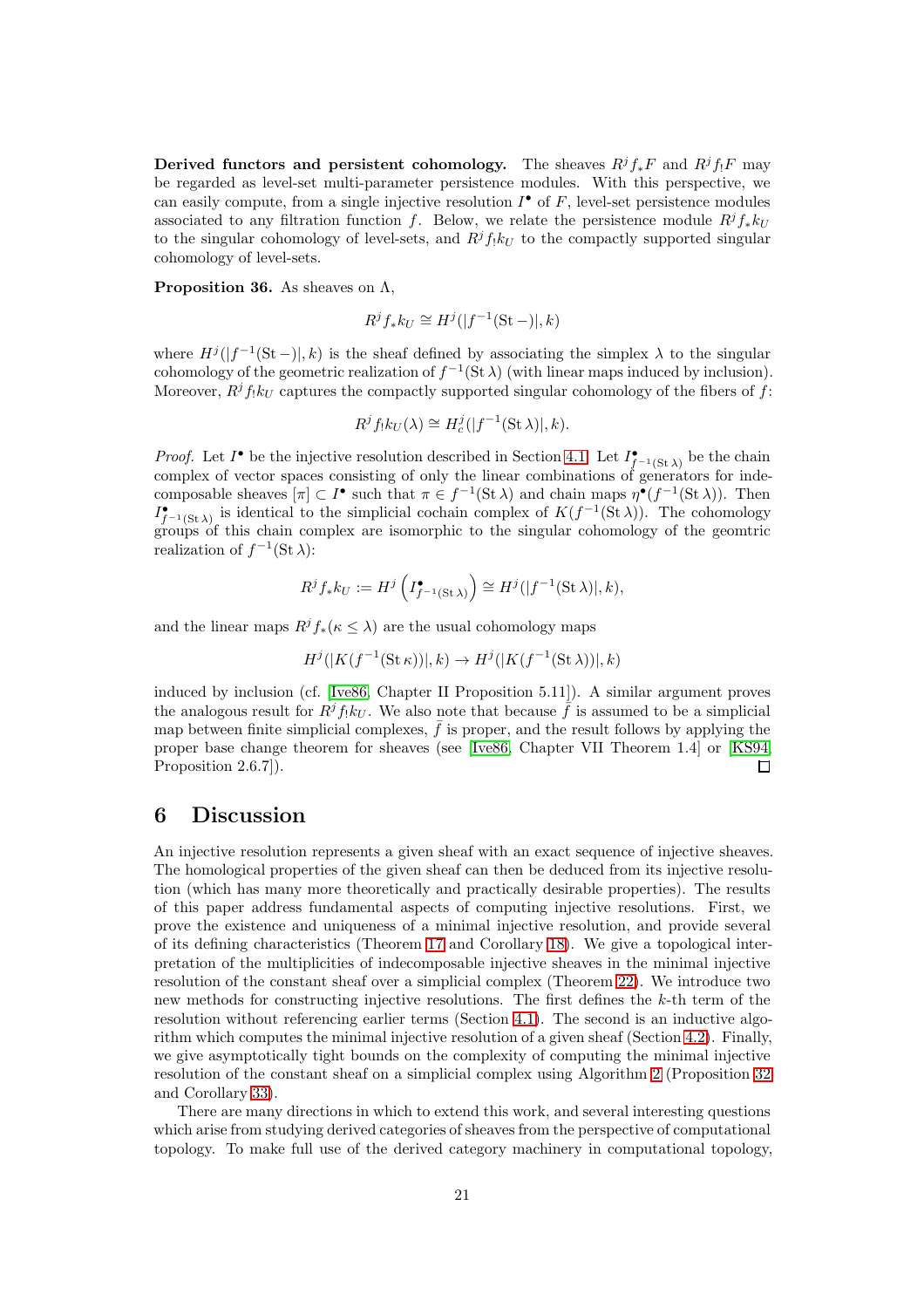it is necessary to develop algorithms for computing each of Grothendieck's six functors on derived categories:  $f_*$ ,  $f^*$ ,  $f_!$ ,  $f_!$ ,  $f_!$ , Hom, and ⊗. To this end, it will be useful to extend the results of this paper to injective resolutions of complexes of sheaves: to each complex  $F^{\bullet}$ , compute a quasi-isomorphic complex of injective sheaves  $I^{\bullet}$ . We plan to pursue this in future work.

Theorem [22](#page-9-0) also suggests an interesting connection between the minimal injective resolution, the  $\bar{p}$ -canonical stratifications of Goresky–MacPherson [\[GM83\]](#page-21-9), and the cohomological stratification of Nanda [\[Nan20\]](#page-22-2). Briefly, the canonical  $\bar{p}$ -stratification is constructed by inductively identifying subsets of  $\Sigma$  for which the dualizing complex  $\omega_{\Sigma}^{\bullet}$  is cohomologically locally constant. Similarly, the cohomological stratification of [\[Nan20\]](#page-22-2) is constructed by inductively identifying subsets of  $\Sigma$  for which the cosheaf  $\sigma \mapsto H_c^j(\text{St}\,\sigma, k)$  is locally constant. The (co)homology groups  $H^{-j}(\omega_{\Sigma}^{\bullet}(\sigma)) \cong H_j(\Sigma, \Sigma - \text{St }\sigma)$  and  $H_c^j(\text{St }\sigma, k)$ , are closely related, by Theorem [22,](#page-9-0) to the multiplicities of indecomposable injective sheaves in the minimal injective resolution of the constant sheaf. However, to compute the canonical  $\bar{p}$ -stratification or cohomological stratification, it is necessary to investigate the linear maps induced by these (co)sheaves. It is not currently clear to us how we can recover the linear maps between cohomology groups:  $H_c^j(\text{St } \sigma, k) \to H_c^j(\text{St } \tau, k)$ , from the minimal injective resolution of  $k_{\Sigma}$ , without taking a barycentric subdivision of the simplicial complex. However, we conjecture that the invertibility of such linear maps can be deduced from the minimal injective resolution of  $k_{\Sigma}$ . If this is true, then it would be possible to efficiently compute canonical  $\bar{p}$ -stratifications and cohomological stratifications directly from the minimal injective resolution of  $k_{\Sigma}$ .

# References

- <span id="page-21-0"></span>[BG21] Nicolas Berkouk and Grégory Ginot. A derived isometry theorem for constructible sheaves on R. arXiv, 2021.
- <span id="page-21-1"></span>[BGO19] Nicolas Berkouk, Grégory Ginot, and Steve Oudot. Level-sets persistence and sheaf theory. arXiv, 2019.
- <span id="page-21-2"></span>[BP21] Nicolas Berkouk and François Petit. Ephemeral persistence modules and distance comparison. Algebr. Geom. Topol., 21(1):247–277, 2021.
- <span id="page-21-6"></span>[Bre97] Glen E. Bredon. Sheaf theory, volume 170 of Graduate Texts in Mathematics. Springer-Verlag, New York, second edition, 1997.
- <span id="page-21-3"></span>[Cur14] Justin Michael Curry. Sheaves, cosheaves and applications. ProQuest LLC, Ann Arbor, MI, 2014. Thesis (Ph.D.)–University of Pennsylvania.
- <span id="page-21-9"></span>[GM83] Mark Goresky and Robert MacPherson. Intersection homology. II. Invent. Math., 72(1):77–129, 1983.
- <span id="page-21-7"></span>[Ive86] Birger Iversen. Cohomology of sheaves. Universitext. Springer-Verlag, Berlin, 1986.
- <span id="page-21-8"></span>[KS94] Masaki Kashiwara and Pierre Schapira. Sheaves on manifolds, volume 292 of Grundlehren der Mathematischen Wissenschaften [Fundamental Principles of Mathematical Sciences]. Springer-Verlag, Berlin, 1994. With a chapter in French by Christian Houzel, Corrected reprint of the 1990 original.
- <span id="page-21-4"></span>[KS18] Masaki Kashiwara and Pierre Schapira. Persistent homology and microlocal sheaf theory. J. Appl. Comput. Topol., 2(1-2):83–113, 2018.
- <span id="page-21-5"></span>[KS21] Masaki Kashiwara and Pierre Schapira. Piecewise linear sheaves. Int. Math. Res. Not. IMRN, (15):11565–11584, 2021.